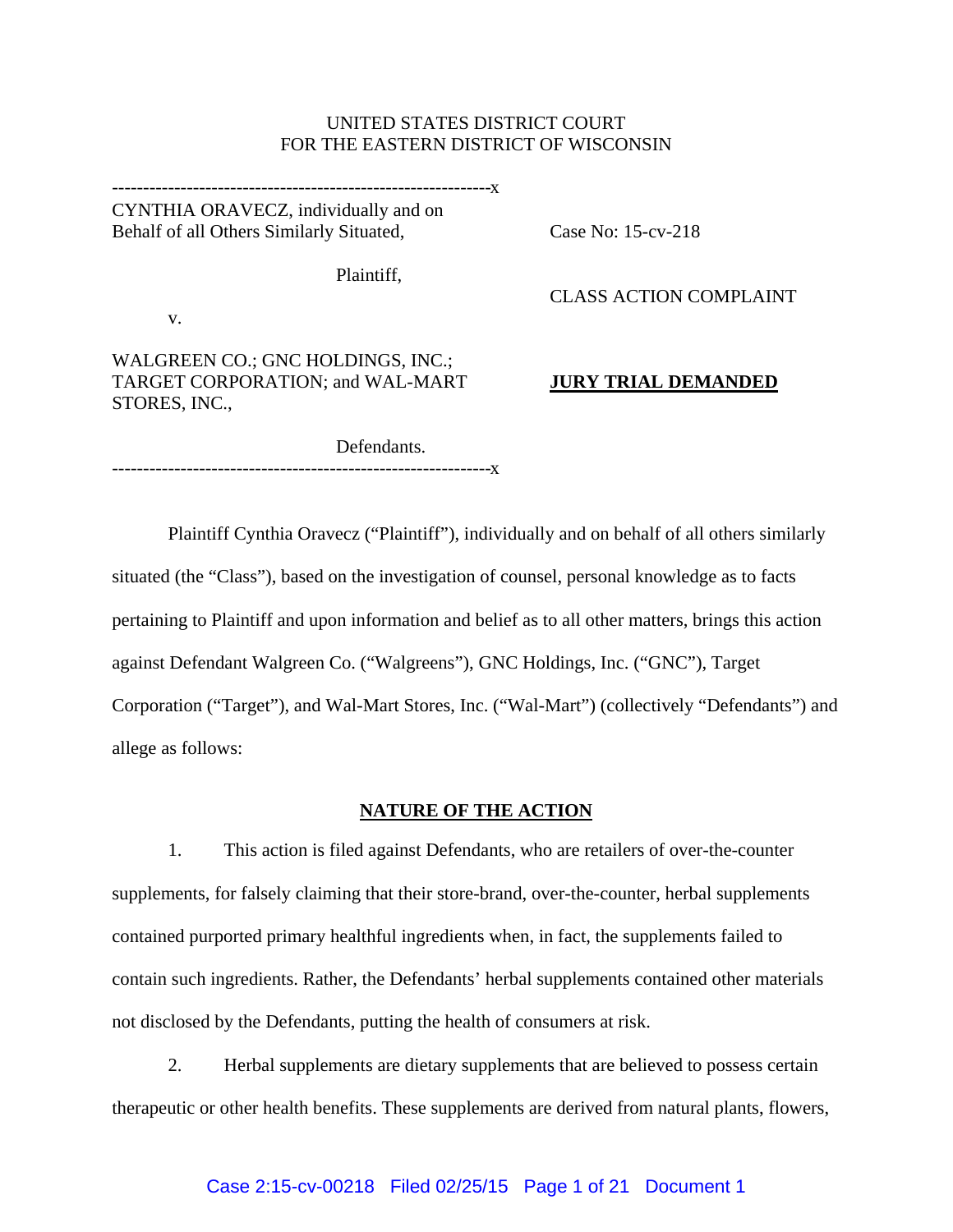roots and the like, and come in many different dosages and forms, such as capsules or liquid. The names of some herbal supplements, like Echinacea or Garlic, are quite familiar to most people. The Defendants manufacture and sell a variety of Herbal Supplements under their own private  $labels.<sup>1</sup>$ 

3. On February 2, 2015, the New York Attorney General ("NYAG") sent Cease and Desist Letters to the CEO's of the Defendants, demanding they stop selling certain store brand Herbal Supplements that fail to contain the ingredients that the Defendants represent are contained in the Herbal Supplements, or, that contain other substances which are not disclosed on the packaging for those Herbal Supplements.

4. In particular, the NYAG stated that it obtained random samples from the Defendants' store-brand nutritional supplements (*i.e.* Ginkgo Biloba, St. John's Wort, Garlic) from several different locations of each Defendant. The NYAG then conducted specific genetic testing on each of the samples and found that the vast majority of Herbal Supplements tested failed to contain any of the primary ingredients they were represented to contain, and in many cases, contained ingredients that do not match what is on the label.

5. Plaintiff seeks relief in this action both individually and as a class action on behalf of all purchasers of Defendants' falsely labeled herbal supplements, for injuries caused by Defendants' common practices, including unjust enrichment, breach of express warranty, misrepresentation, fraudulent concealment, and violation of the laws of the State of Wisconsin.

 $\overline{a}$ 

<sup>&</sup>lt;sup>1</sup> For purposes of this complaint, the term "Herbal Supplements" shall include the following Defendants' store brand supplements: Aloe Vera, Bilberry, Black Cohosh, Cat's Claw, Chasteberry, Cranberry, Dandelion, Echinacea, Ephedra, Evening Primrose Oil, Feverfew, Flaxseed/Flaxseed Oil, Garlic, Ginger, Ginkgo (Ginkgo Biloba), Ginseng, Goldenseal, Green Tea, Hawthorn, Horse Chestnut, Kava, Licorice Root, Milk Thistle, Mistletoe, Red Clover, Saw Palmetto, St. John's Wort, and Valerian. *See* http://www.nutrition.gov/dietary- supplements/herbal-supplements.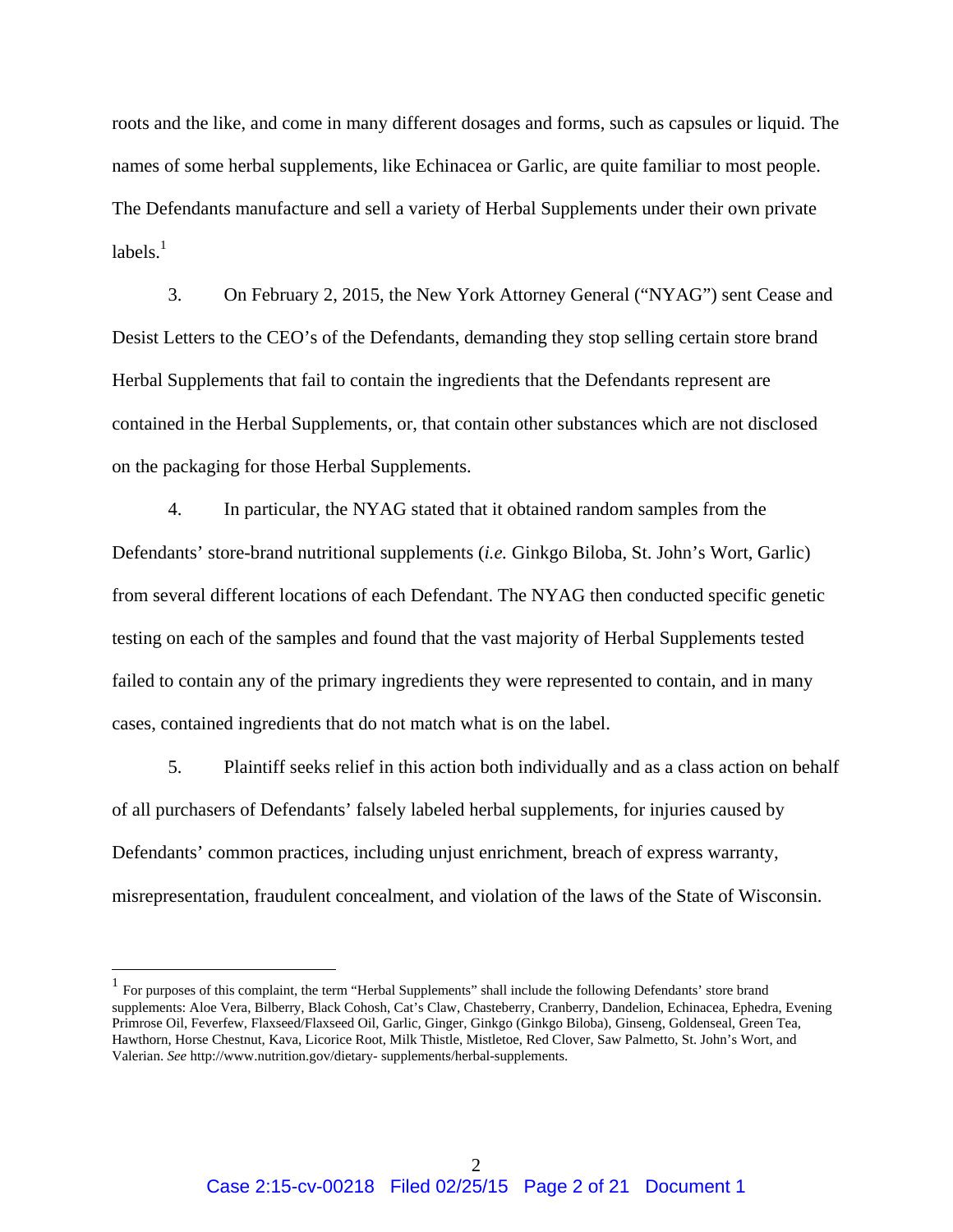#### **JURISDICTION AND VENUE**

6. This Court has jurisdiction over the subject matter presented by this Complaint because it is a class action arising under the Class Action Fairness Act of 2005 ("CAFA"), 18 U.S.C. § 1332(d). The total claims of individual class members in this action are in excess of \$5,000,000 in the aggregate, exclusive of interest and costs. Plaintiff is a citizen of the State of Wisconsin. The total number of members of the proposed Class is greater than 100.

7. This Court has personal jurisdiction over the Defendants as they are authorized to do business and in fact do business in this district and have sufficient minimum contacts with this district, and/or each Defendant otherwise intentionally avails itself of the markets in this state through the promotion, marketing and sale of its Herbal Supplements in this district, to render the exercise of jurisdiction by this Court permissible under traditional notions of fair play and substantial justice.

8. Venue in this district is proper pursuant to 28 U.S.C. §1391 because Defendants conduct business within, may be found in, and are subject to personal jurisdiction in this judicial district.

#### **THE PARTIES**

9. Plaintiff Cynthia Oravecz is a citizen of the State of Wisconsin, residing in Milwaukee, Wisconsin. Plaintiff purchased Garlic supplements from the Defendants during the Class Period. Plaintiff incurred losses and/or damages as a result of the activities alleged. Plaintiff would not have purchased Garlic supplements had she known that the pill did not, in fact, contain any garlic.

10. Defendant Walgreen Co. ("Walgreens") is an Illinois corporation with its principal place of business at 108 Wilmot Road, Deerfield, Illinois. Walgreens owns and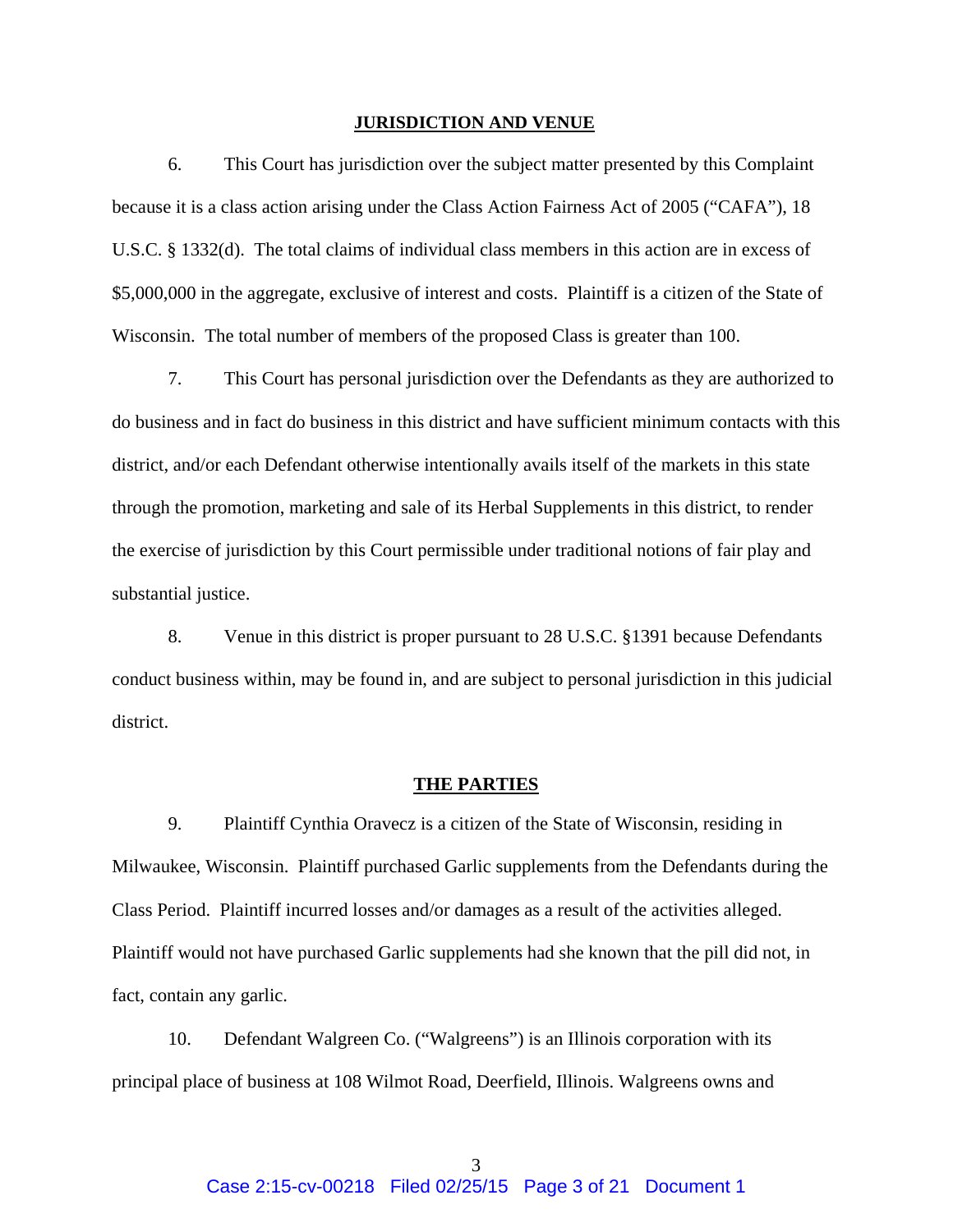operates approximately 8,300 stores throughout the United States. Defendant Walgreens manufactures and sells its own line of Herbal Supplements under the brand name "Finest Nutrition." Defendant Walgreens has been and still is engaged in the business of manufacturing and selling Herbal Supplements in the United States.

11. Defendant Target Corporation ("Target") is a Minnesota corporation with its principal place of business at 1000 Nicollet Mall, Minneapolis, Minnesota. As of February 2014, Target owned and operated approximately 1,800 retail stores throughout the United States. Defendant Target manufactures and sells its own line of Herbal Supplements under the brand name "up & up." Defendant Target has been and still is engaged in the business of manufacturing and selling Herbal Supplements in the United States.

12. Defendant GNC Holdings, Inc. ("GNC"), is a Delaware Corporation with its principal place of business at 300 Sixth Avenue, Pittsburgh, Pennsylvania. GNC claims that it "is the leading global specialty retailer of health and wellness products, including vitamins, minerals and herbal supplement products." GNC has more than 8,500 locations as well as its website, where it sells its products, including Herbal Supplements. Defendant GNC manufactures and sells its own line of Nutritional Supplements under a single brand name of "Herbal Plus." Defendant GNC has been and still is engaged in the business of manufacturing and selling Herbal Supplements in the United States.

13. Defendant Wal-Mart Stores, Inc. ("Wal-Mart") is a Delaware corporation with its principal place of business at 702 S.W. 8th Street, Bentonville, Arkansas. Defendant Wal-Mart manufactures and sells its own line of Herbal Supplements under the brand name "Spring Valley." Defendant Wal-Mart has been and still is engaged in the business of manufacturing and selling Herbal Supplements in the United States.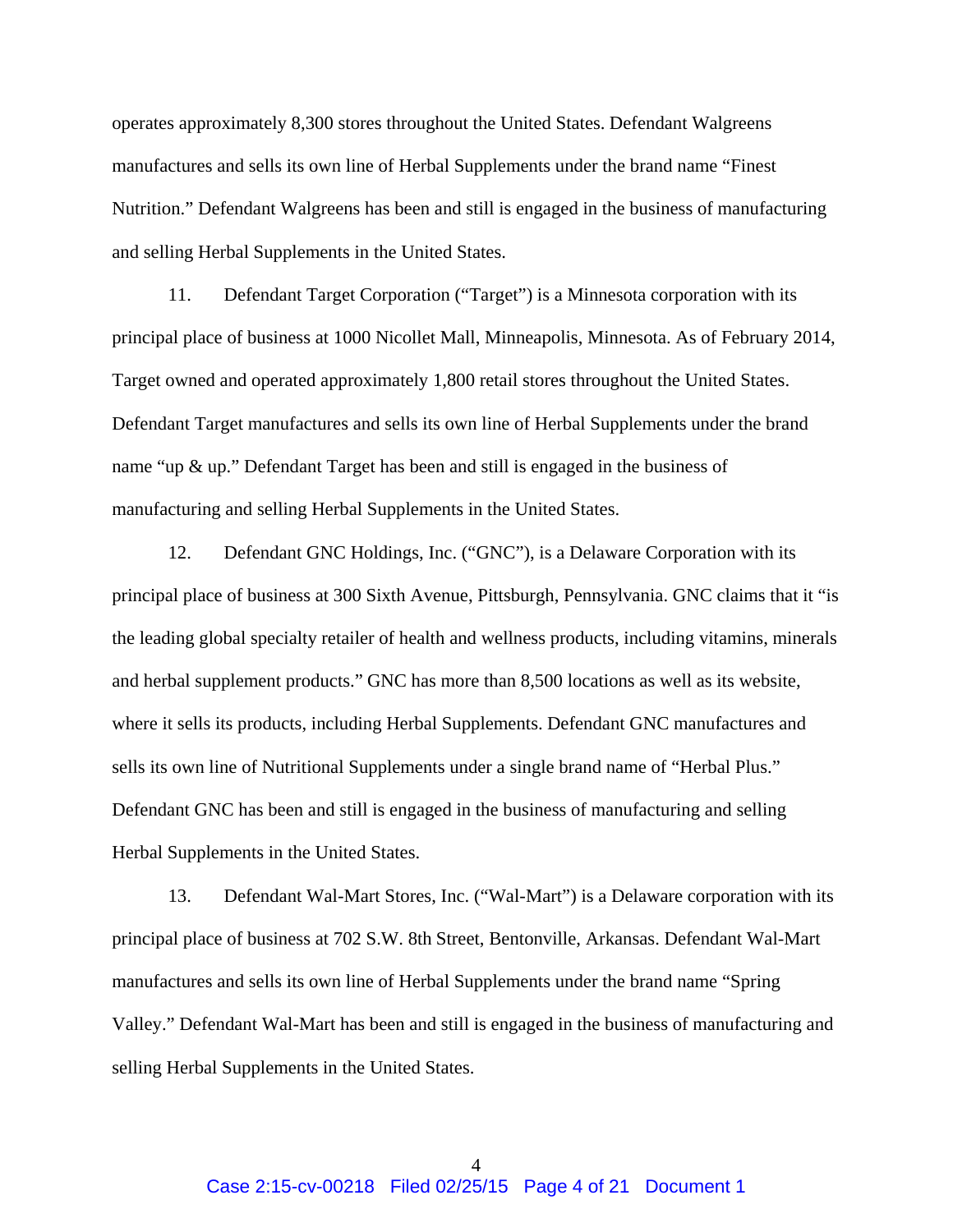#### **FACTUAL BACKGROUND**

#### **A. Background on Herbal Supplements**

14. Herbal Supplements, also known as "botanicals," are one of the most commonly consumed nutritional supplements in the United States. Herbal Supplements are a type of dietary supplement that contains herbs plant or part of a plant used for its flavor, scent, or potential therapeutic properties or other health benefits. Herbal Supplements may include flowers, leaves, bark, fruit, seeds, stems, and roots, either on their own, or in mixtures

15. Herbal Supplements are not regulated by the United States Food and Drug Administration. Therefore, virtually anyone with the ability to manufacture, market and sell Herbal Supplements can do so, with no oversight from the FDA.

### **B. New York Attorney General's Investigation of Defendants**

16. The New York Attorney General has been conducting an investigation into the Herbal Supplements industry. As a result of that investigation, on February 2, 2015, the New York AG sent "Cease and Desist" letters to the Defendants, demanding that they remove certain of their store-brand Herbal Supplements from their shelves and otherwise cease selling such products.

17. In the February 2 letter to GNC's CEO, Michael Archbold, the NY AG stated that it purchased six Herbal Plus Herbal Supplements from four different New York state GNC locations. The Herbal Supplements purchased were Ginkgo Biloba, St. John's Wort, Ginseng, Garlic, Echinacea, and Saw Palmetto. The NY AG then conducted genetic testing on each bottle, which yielded 120 results.

18. In testing the samples, the NY AG used "DNA barcoding technology." DNA barcoding technology is a highly reliable means of testing the genetic composition of herbal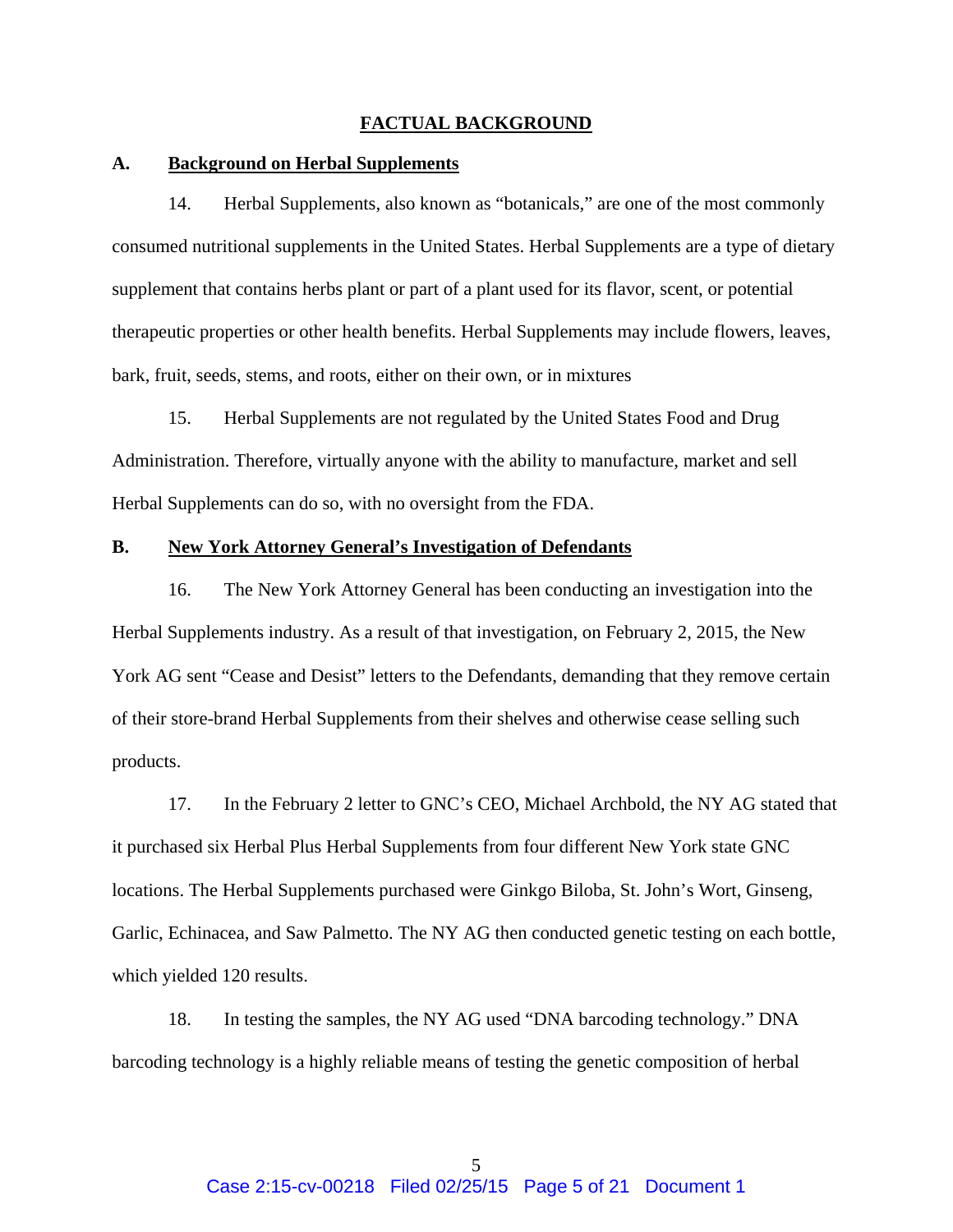supplements. Barcoding uses state-of-the-art biotechnology to help identify plant material based on short, standardized gene sequences

19. The results of the genetic testing showed that 45% of the samples contained *no*  plant DNA whatsoever. Further, 33% of the samples contained botanical material other than what appeared on the label. And finally, a mere 22% of the sample set yielded DNA that matched the contents of the product label.

20. For example, with respect to the Herbal Plus Ginkgo Biloba tested by the NY AG, none of the samples contained any Ginkgo whatsoever, and many of the samples tested showed no presence of any plant material at all. Several of the tests revealed the presence of rice, spruce, and asparagaccae, materials that are not related to Ginkgo. The presence of these ingredients was not disclosed on the Herbal Plus Ginkgo packaging.

21. With respect to the Herbal Plus St. John's Wort, none of the samples tested contained any St. John's Wort. A few of the samples contained other substances such as rice, allium and dracaena (which is a tropical houseplant). The presence of these three ingredients was not disclosed on the Herbal Plus St. John's Wort packaging.

22. With respect to Echinacea, none of the samples tested by the NY AG contained any Echinacea. Some of the samples contained rice, and pinus or ranunculacae. The presence of these ingredients were not disclosed on the Herbal Plus Echinacea packaging.

23. Even in cases where the genetic tests on one of the Herbal Plus Herbal Supplements revealed the presence of the correct ingredient, many of the tests revealed the complete absence of the ingredient on the same product, thus, leaving a consumer completely unsure whether they got "lucky" and purchased one of the bottle's that contained the proper ingredients.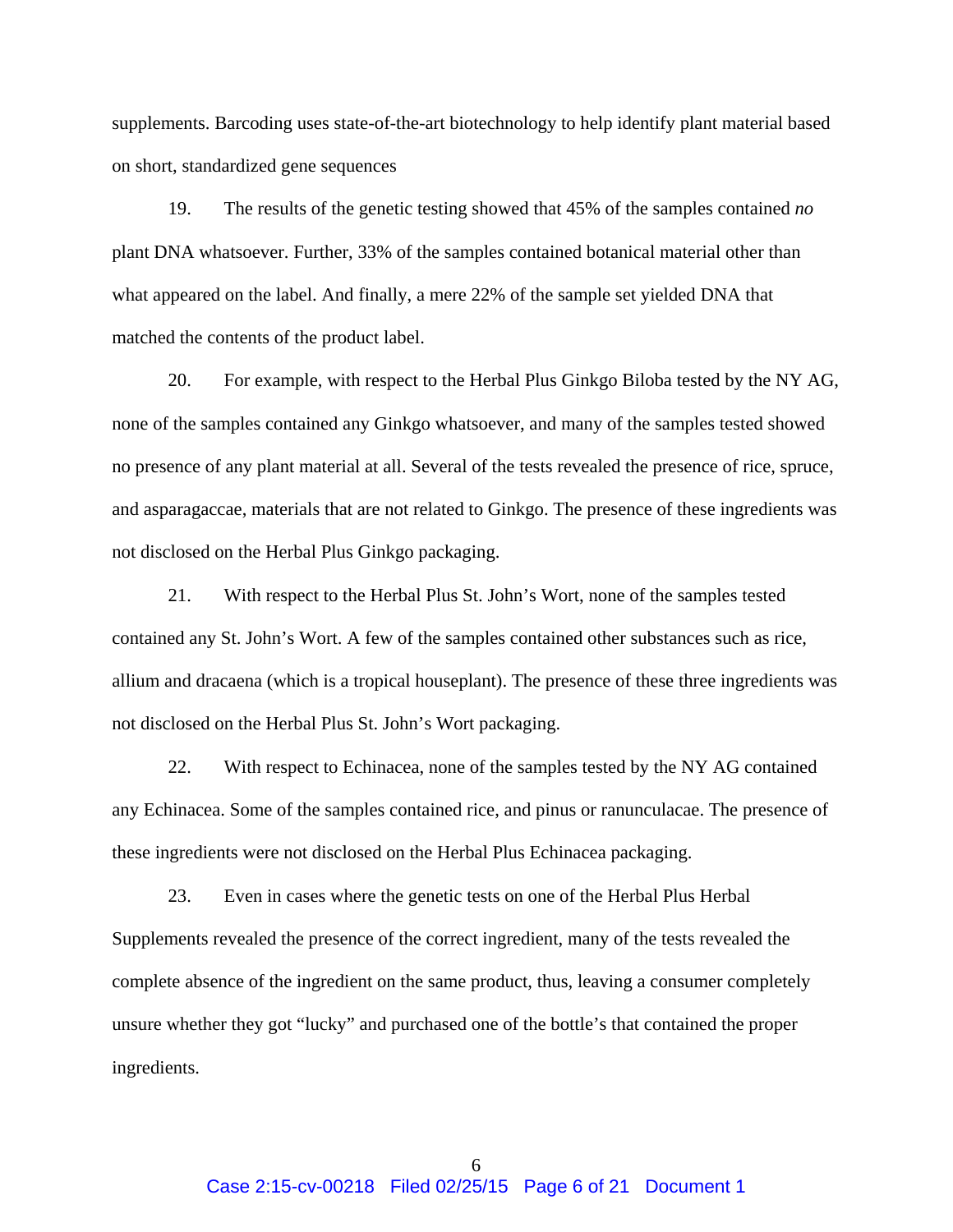24. In a February 2, 2015 letter to Target's CEO, Brian Cornell, the NY AG stated that it purchased six 'up & up" Herbal Supplements from three different New York state Target locations. The Herbal Supplements purchased were Ginkgo Biloba, St. John's Wort, Valerian Root, Garlic, Echinacea and Saw Palmetto. The NY AG then conducted genetic testing on each bottle, which yielded 90 results.

25. The results of the genetic testing showed that 38% of the samples contained *no*  plant DNA whatsoever. Further, 21% of the samples contained botanical material other than what appeared on the label. And finally, a mere 41% of the sample set yielded DNA that matched the contents of the product label.

26. For example, with respect to the up  $\&$  up Ginkgo Biloba, none of the samples tested contained *any* Ginkgo. A few of the samples contained other substances such as rice, allium and mung/French Bean. The presence of these three ingredients were not disclosed on the up & up Ginkgo packaging.

27. With respect to the up & up St. John's Wort tested by the NY AG, *none* of the samples contained any St. John's Wort whatsoever, and many of the samples tested showed no presence of any plant material at all. Several of the tests revealed the presence of rice, allium, and dracaena, all of which are unrelated to St. John's Wort. The presence of these ingredients was not disclosed on the up & up St. John's Wort packaging.

28. With respect to the up & up Valerian Root tested by the NY AG, *none* of the samples contained any Valerian Root whatsoever, and many of the samples tested showed no presence of any plant material at all. Several of the tests revealed the presence of allium, phasolus/beans, rice, asparagaccea, peas, wild carrot, saw palmetto, and phaseolus fabacaeae, all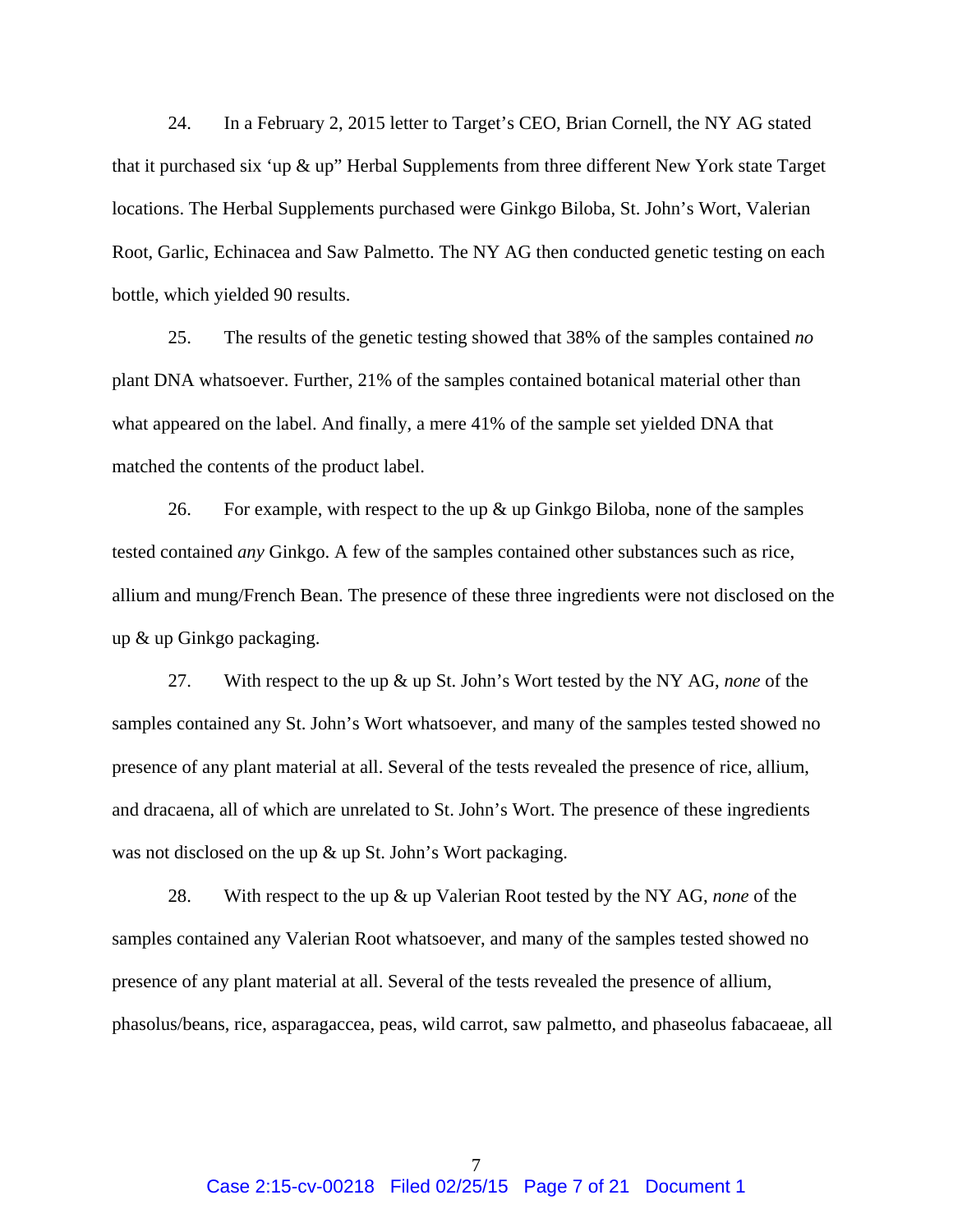of which are unrelated to Valerian Root. The presence of these ingredients was not disclosed on the up & up Valerian Root packaging.

29. Even in cases where the genetic tests on one of the up  $\&$  up Herbal Supplements revealed the presence of the correct ingredient, many of the tests revealed the complete absence of the ingredient on the same product, thus, leaving a consumer completely unsure whether they got "lucky" and purchased one of the bottle's that contained the proper ingredients.

30. In a February 2, 2015 letter to Walgreens' President, Alexander Gourlay, the NY AG stated that it purchased six Walgreens brand "Finest Nutrition" Herbal Supplements from three different New York state Walgreens locations. The Walgreens Herbal Supplements purchased were Ginkgo Biloba, St. John's Wort, Ginseng, Garlic, Echinacea and Saw Palmetto. The NY AG then conducted genetic testing on each bottle, which yielded 90 results.

31. The results of the genetic testing showed that 37% of the samples contained *no*  plant DNA whatsoever. Further, 45% of the samples contained botanical material other than what appeared on the label. And finally, a mere 18% of the sample set yielded DNA that actually matched the contents of the product label.

32. For example, with respect to the Finest Nutrition Ginkgo Biloba, none of the samples tested contained *any* Ginkgo. The only botanic material that was found in the Ginkgo samples was rice. The presence of the rice was not disclosed on the Finest Nutrition packaging.

33. With respect to the Finest Nutrition St. John's Wort tested by the NY AG, *none* of the samples contained any St. John's Wort whatsoever, and many of the samples tested showed no presence of any plant material at all. Several of the tests revealed the presence of rice, allium, and dracaena, all of which are unrelated to St. John's Wort. The presence of these ingredients was not disclosed on the Finest Nutrition St. John's Wort packaging.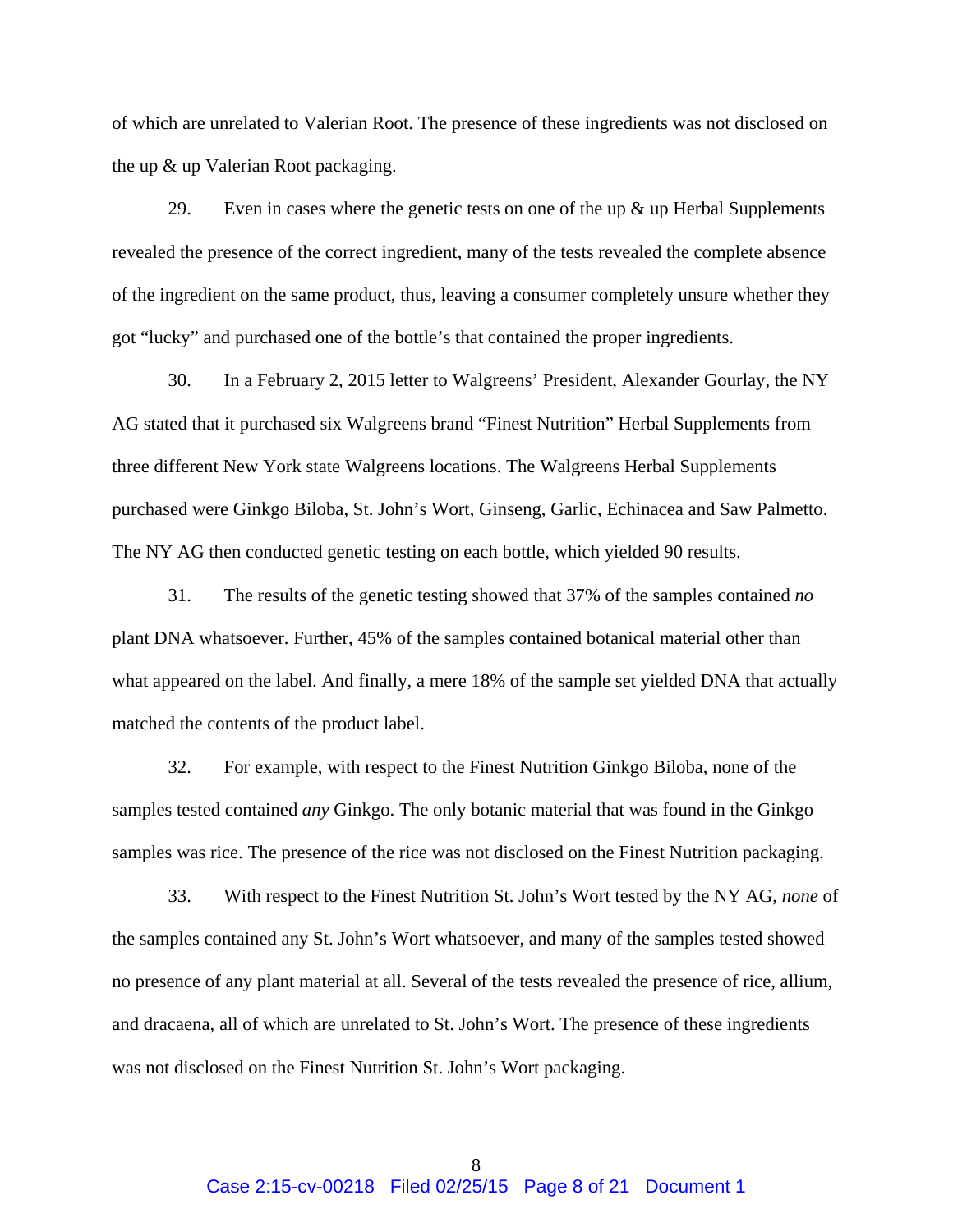34. With respect to the Finest Nutrition Echinacea tested by the NY AG, *none* of the samples contained any Echinacea whatsoever, and many of the samples tested showed no presence of any plant material at all. Several of the tests revealed the presence of allium, oryza, and daisy, all of which are unrelated to Echinacea. The presence of these ingredients was not disclosed on the Finest Nutrition Echinacea packaging.

35. Even in cases where the genetic tests on one of the Finest Nutrition Herbal Supplements revealed the presence of the correct ingredient, many of the tests revealed the complete absence of the ingredient on the same product, thus, leaving a consumer completely unsure whether they got "lucky" and purchased one of the bottle's that contained the proper ingredients.

36. In a February 2, 2015 letter to Wal-Mart's President and CEO, Doug McMillon, the NY AG stated that it purchased six Wal-Mart brand "Spring Valley" Herbal Supplements from three different New York state Wal-Mart locations. The Spring Valley Herbal Supplements purchased were Ginkgo Biloba, St. John's Wort, Ginseng, Garlic, Echinacea and Saw Palmetto. The NY AG then conducted genetic testing on each bottle, which yielded 90 results.

37. The results of the genetic testing showed that 56% of the samples contained *no*  plant DNA whatsoever. Further, 40% of the samples contained botanical material other than what appeared on the label. And finally, only 4% of the sample set yielded DNA that actually matched the contents of the product label.

38. For example, with respect to the Spring Valley Ginkgo Biloba, none of the samples tested contained any Ginkgo. Some samples revealed the presence of rice, dracaena, mustard, wheat and radish. The presence of these ingredients was not disclosed on the Spring Valley packaging.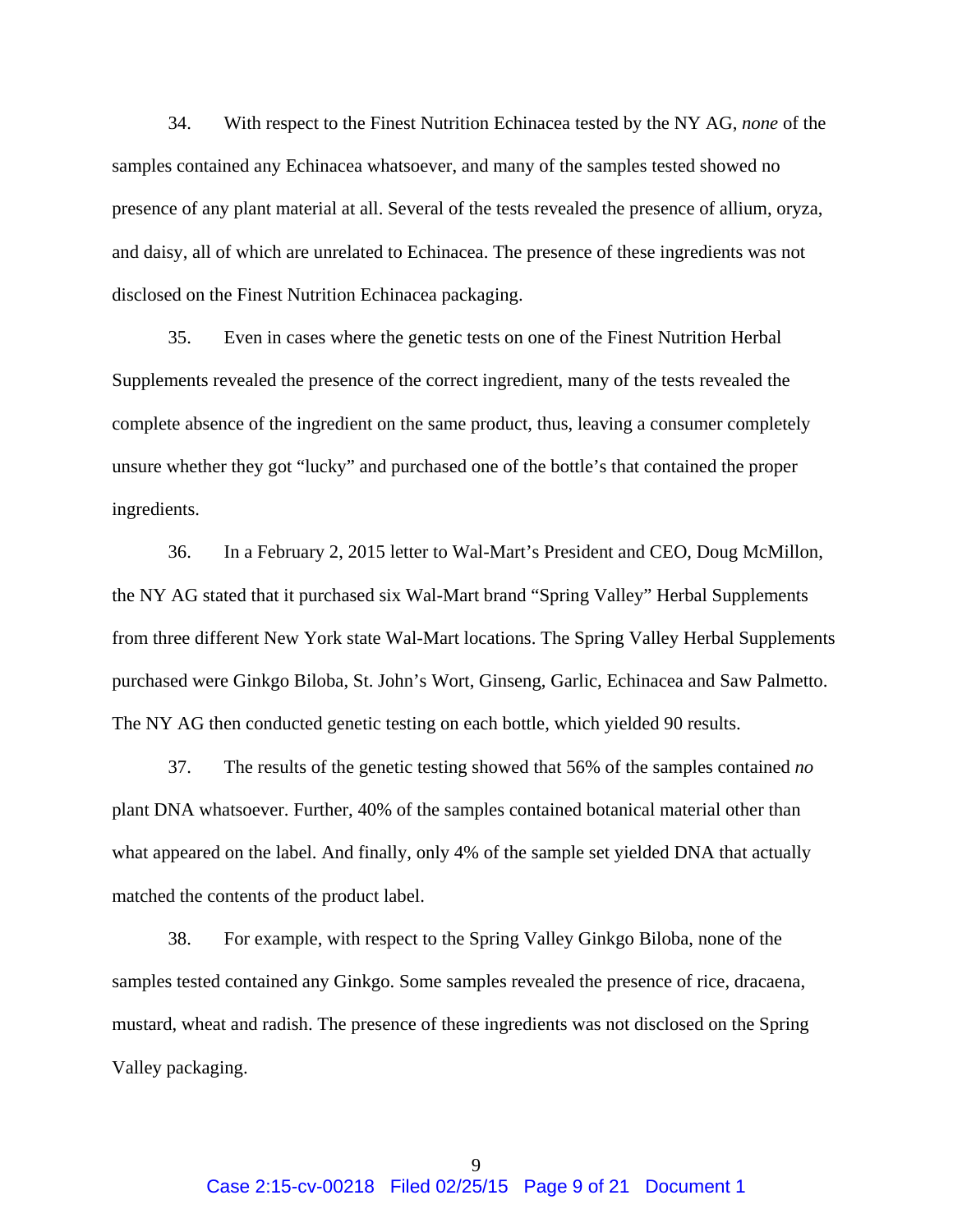39. With respect to the Spring Valley St. John's Wort tested by the NY AG, *none* of the samples contained any St. John's Wort whatsoever, and many of the samples tested showed no presence of any plant material at all. Several of the tests revealed the presence of rice, allium, and cassava, all of which are unrelated to St. John's Wort. The presence of these ingredients was not disclosed on the Spring Valley St. John's Wort packaging.

40. With respect to the Spring Valley Echinacea tested by the NY AG, *none* of the samples contained any Echinacea whatsoever, and none of the samples contained any botanical material of any kind.

41. Even in cases where the genetic tests on one of the Spring Valley Herbal Supplements revealed the presence of the correct ingredient, many of the tests revealed the complete absence of the ingredient on the same product, thus, leaving a consumer completely unsure whether they got "lucky" and purchased one of the bottle's that contained the proper ingredients.

42. Through their deceptive marketing practices, Defendants capitalize on a consumer culture that is becoming more aware of and concerned with what a person is putting in his or her body.

43. Defendants claim falsely that their store brand herbal supplements contain primary named ingredients.

44. Defendants do not disclose to consumers on the labeling or mention in their advertising that the herbal supplements contain either no trace or very little trace amount of the named ingredient, and instead are comprised of cheap fillers.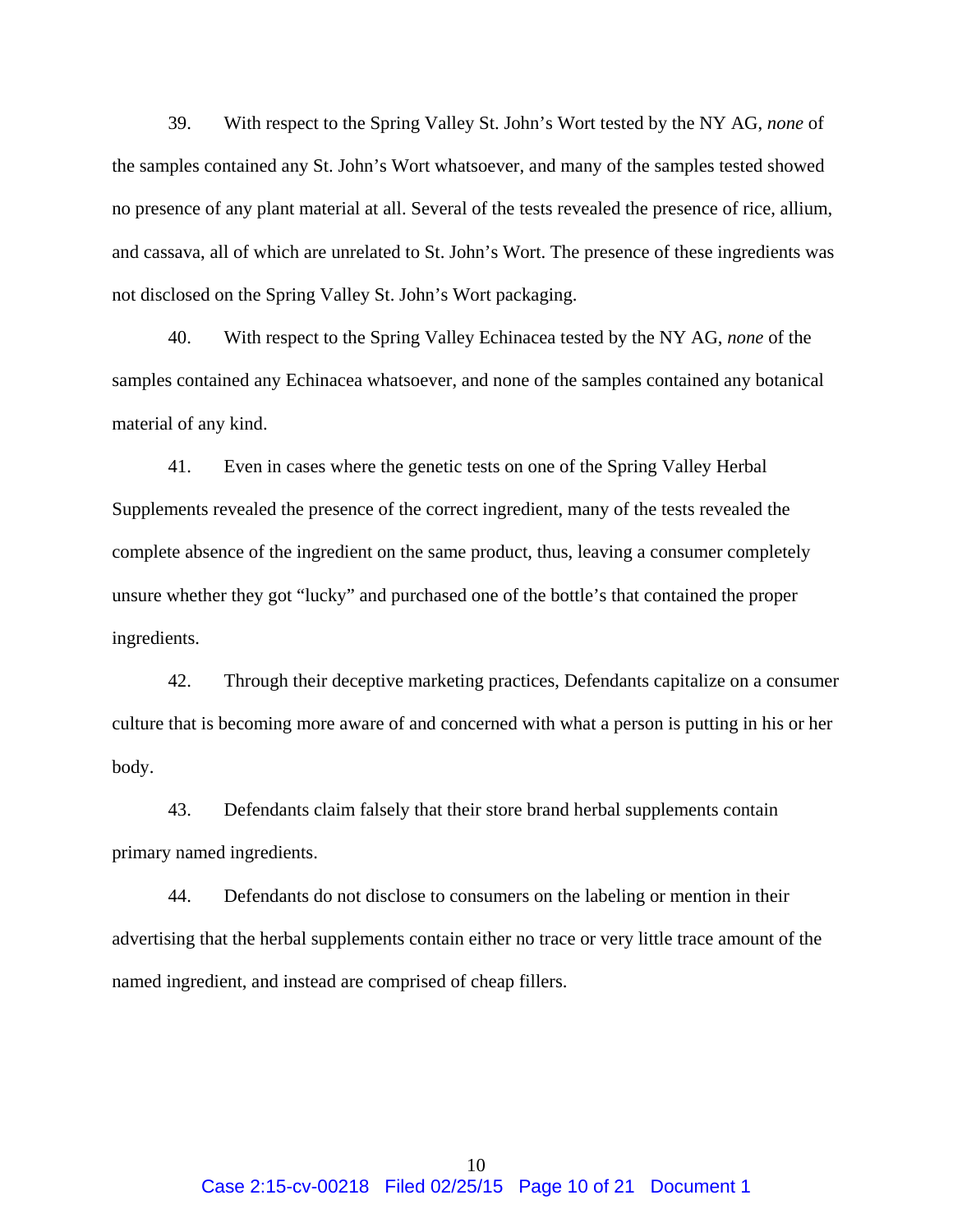#### **CLASS ACTION ALLEGATIONS**

45. Plaintiff brings this class action pursuant to Fed. R. Civ. P. 23(a), 23(b)(2) and (b)(3) on behalf of a Class defined as:

> All persons or entities who purchased GNC "Herbal Plus," Target "Up & Up," Walgreens "Finest Nutrition," and Wal-Mart "Spring Valley" brand herbal nutritional supplements during the period February 25, 2009 through the present ("Class Period").

46. The Class excludes Defendants and any entity in which Defendants have a

controlling interest, and their officers, directors, legal representatives, successors, and assigns.

47. Plaintiff reserves the right to amend the Class definition if discovery and further investigation reveals that the Class should be expanded or otherwise modified.

48. Plaintiff reserves the right to establish sub-classes as appropriate.

49. There is a well-defined community of interest among members of the Class, and

the disposition of the claims of these members of the Class in a single action will provide

substantial benefits to all parties and to the Court.

50. Notice can be provided to the members of the Class through publication, or otherwise using techniques and a form of notice similar to those customarily used in consumer class actions arising under Wisconsin state law and federal law.

51. The Class members are so numerous that joinder of all Class members is impracticable. At this time, Plaintiff is informed and believes that the Class includes thousands of members. Therefore, the Class is sufficiently numerous that joinder of all members of the Class in a single action is impracticable under Federal Rule of Civil Procedure Rule 23(a)(1), and the resolution of their claims through the procedure of a class action will be of benefit to the parties and the Court.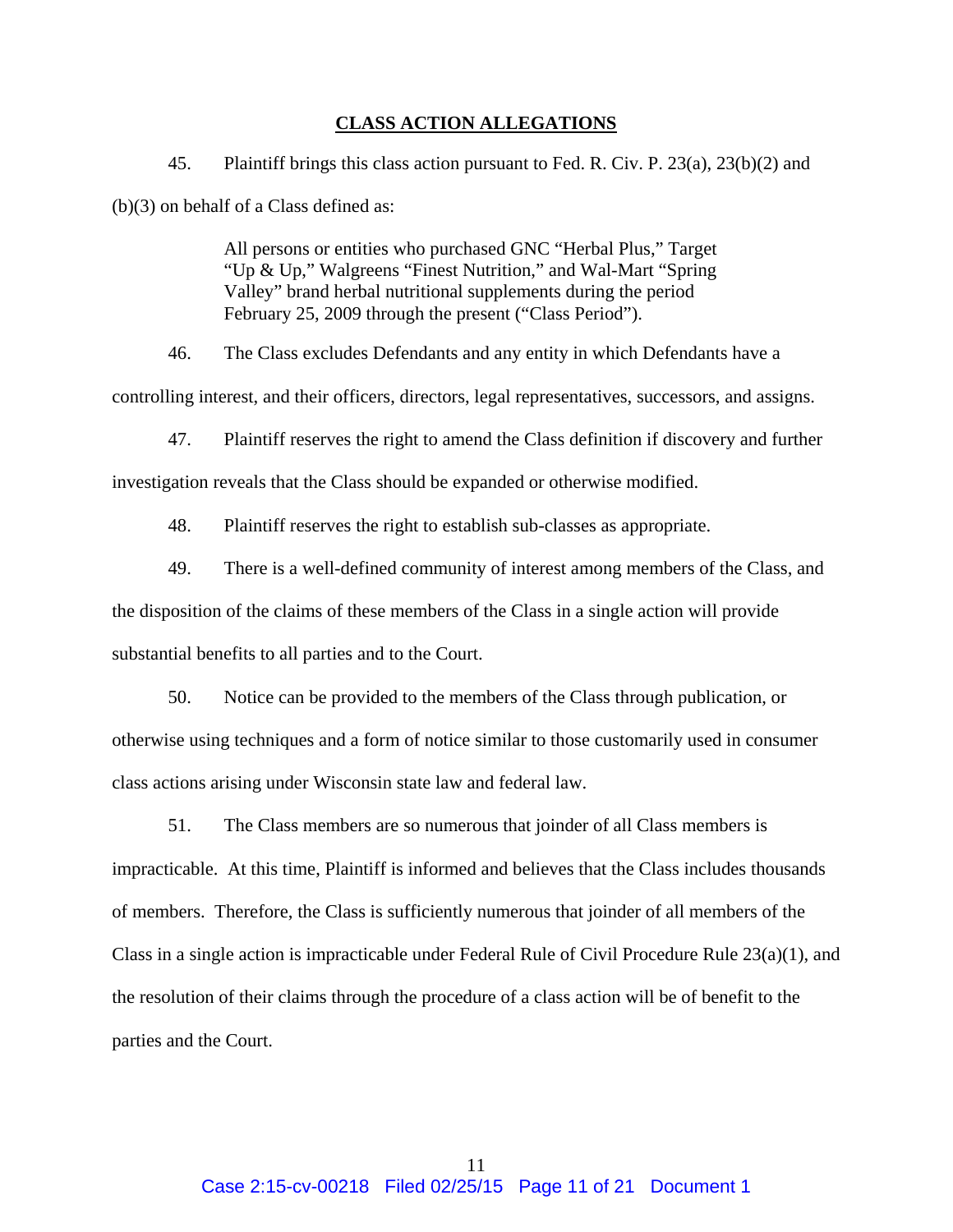52. Plaintiff's claims are typical of the claims of the Class members whom they seek to represent because Plaintiff and each member of the Class have been subjected to the same deceptive and improper practices by Defendant and have been damaged in the same manner.

53. Plaintiff will fairly and adequately represent and protect the interests of the Class members as required by Federal Rule of Civil Procedure Rule 23(a)(4). Plaintiff has no interests that are adverse to those of the members of the Class that they seek to represent. Plaintiff is committed to the vigorous prosecution of this action and, to that end, Plaintiff has retained counsel who are competent and experienced in handling complex class action litigation on behalf of consumers.

54. A class action is superior to all other available methods of the fair and efficient adjudication of the claims asserted in this Complaint under Federal Rule of Civil Procedure  $23(b)(3)$  because:

(a) The expense and burden of individual litigation would not be economically feasible for members of the Class to seek to redress their "negative value" claims other than through the procedure of a class action.

(b) If separate actions were brought by individual members of the Class, the resulting multiplicity of lawsuits would cause members to seek to redress their "negative value" claims other than through the procedure of a class action; and

55. Absent a class action, Defendants likely would retain the benefits of their wrongdoing, and there would be a failure of justice.

56. Common questions of law and fact exist as to all Class members and predominate over questions affecting only individual Class members. Common legal and factual questions include, but are not limited to: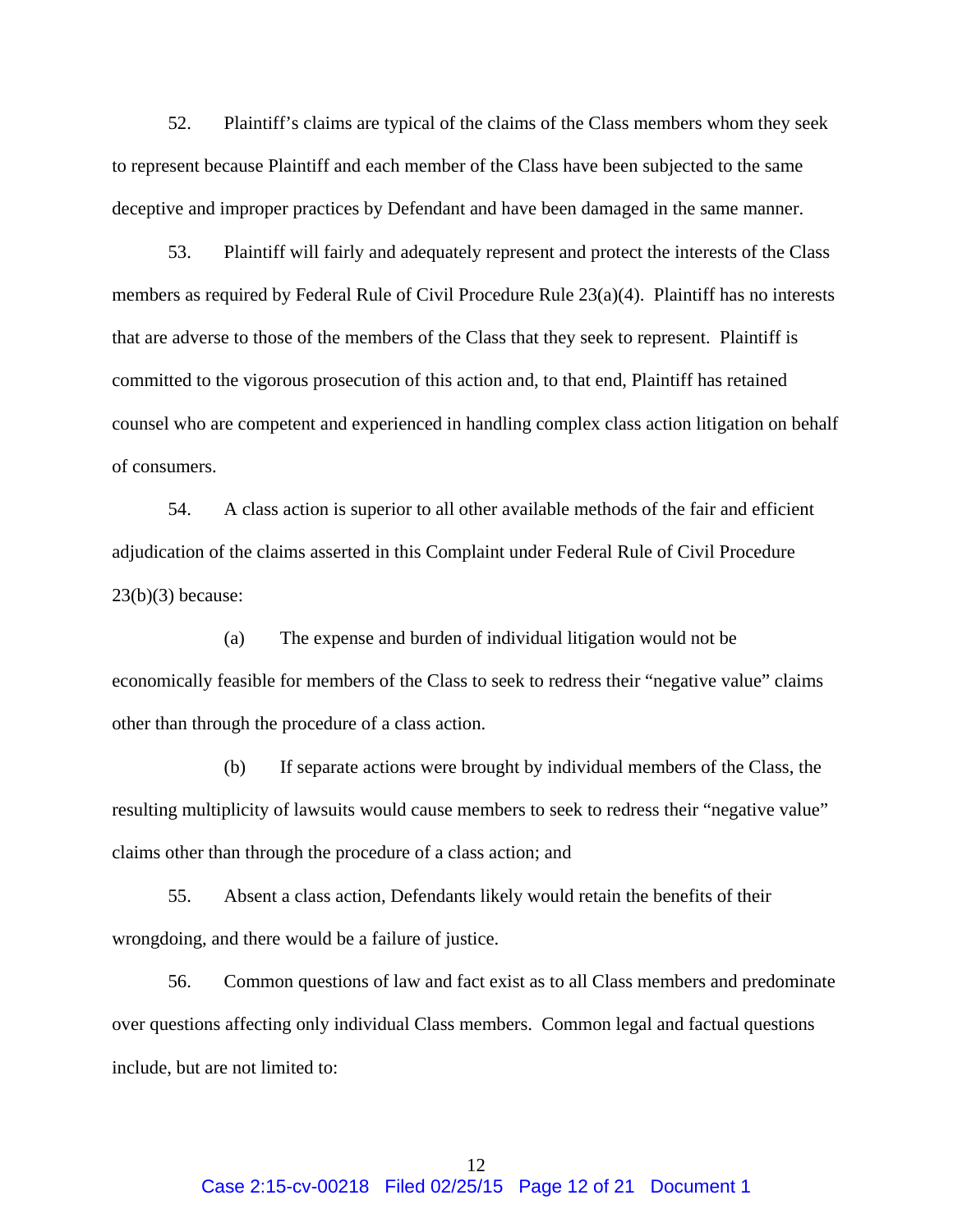(a) whether Defendants were unjustly enriched by their conduct;

(b) whether Defendants breached an express warranty made to Plaintiff and the members of the Class;

(c) whether Defendants advertise, or market Herbal Supplements in a way that is false or misleading;

(d) whether Defendants fail to conform to the representations, which were published, disseminated and advertised to Plaintiff and the members of the Class;

(e) whether Defendants concealed from Plaintiff and the members of the Class that Herbal Supplements did not contain primary ingredients;

(f) whether Defendants violated Wis. Stats. § 100.18;

(g) whether Defendants violated Wis. Stats. § 100.20 and ATCP 90.02, Wis.

Admin. Code;

(h) whether Plaintiff and the Class members were injured as a result of

Defendants' misrepresentations; and

(i) whether, as a result of Defendants' misconduct as alleged herein, Plaintiff and the Class members are entitled to restitution, injunctive and/or monetary relief and, if so, the amount and nature of such relief.

57. Plaintiff is not aware of any difficulty that will be encountered in the management of this litigation which should preclude its maintenance as a class action.

# **COUNT I FRAUDULENT REPRESENTATIONS AND DECEPTIVE TRADE PRACTICES IN VIOLATION OF § 100.18(1), WIS. STATS. (On Behalf of Plaintiff and the Class)**

58. Plaintiff incorporates by reference the allegations in the preceding paragraphs.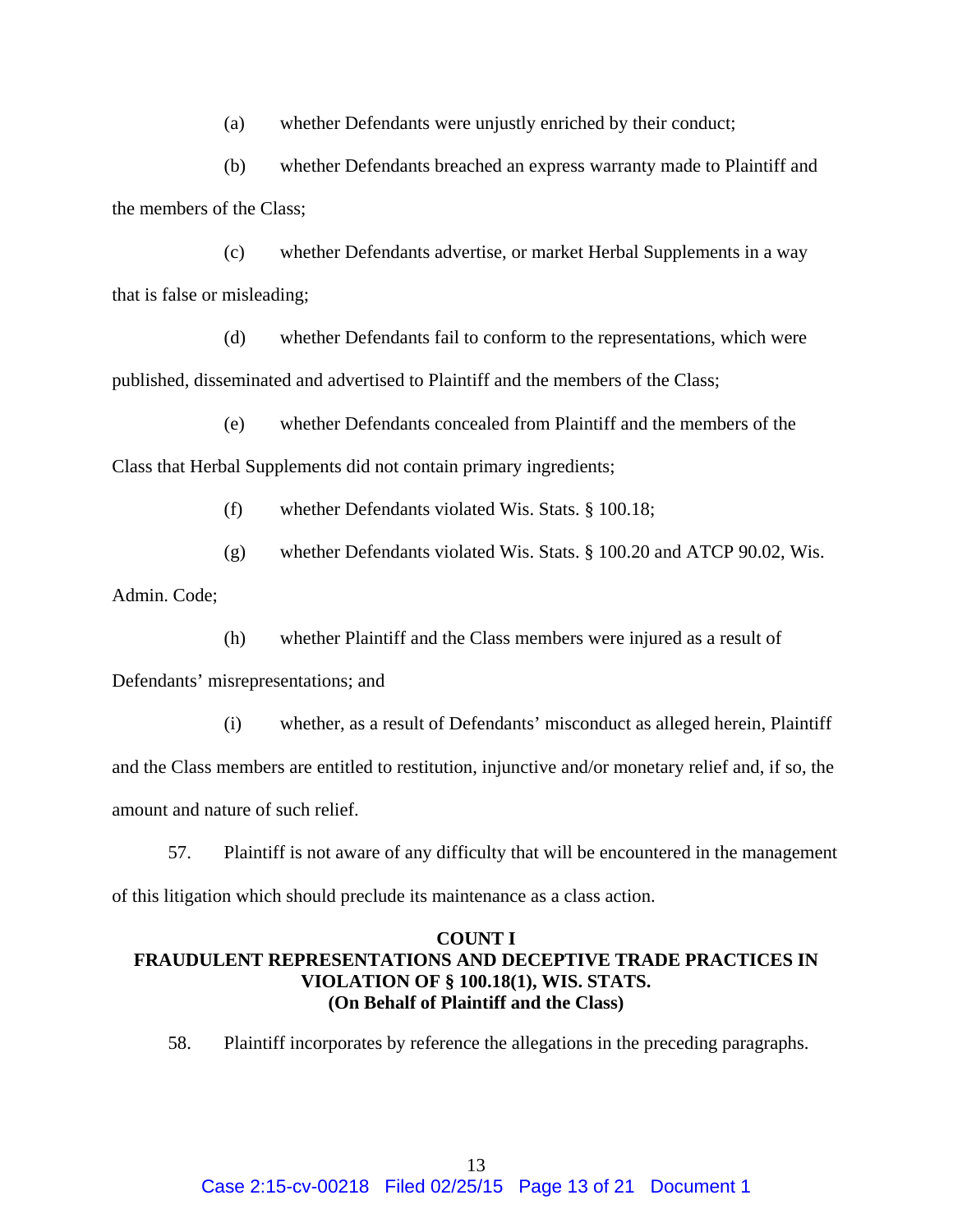59. Through advertisements and marketing representations featured on their packaging, materials, advertisements, and at points of sale, Defendants intended to and did misrepresent to Plaintiff and the Class, at the time of retail purchase and at all relevant times, that Herbal Supplements, as discussed above, included primary ingredients listed. Defendants knew, however, that this was not true.

60. After and due to seeing Defendants' advertisements and marketing representations, Plaintiff reasonably believed, and Plaintiff and the Class were reasonably likely to believe, that Herbal Supplements included listed primary ingredients, when they did not.

61. Defendants intended that Plaintiff and the Class rely upon Defendants' false, deceptive and misleading representations regarding the quality and character of its Herbal Supplements.

62. Plaintiff and the Class would not have purchased Herbal Supplements altogether, or would have paid less for this product, had they known that the Herbal Supplements did not include primary ingredients, but in fact contained cheap fillers, such as rice or house plants.

63. Defendants' advertisements concerning Herbal Supplements were false, deceptive and/or misleading, and induced Plaintiff and the other members of the Class to make purchases that they would not have made otherwise if they had been in possession of all of the material facts.

64. As a result of Defendants' deceptive conduct and practices, Plaintiff and the Class suffered pecuniary loss in an amount not less than the purchase price of the Herbal Supplements they purchased, or a portion thereof, plus interest.

65. Further, Defendants should be enjoined from marketing Herbal Supplements in the deceptive and unfair fashion described above pursuant to § 100.18, Wis. Stats.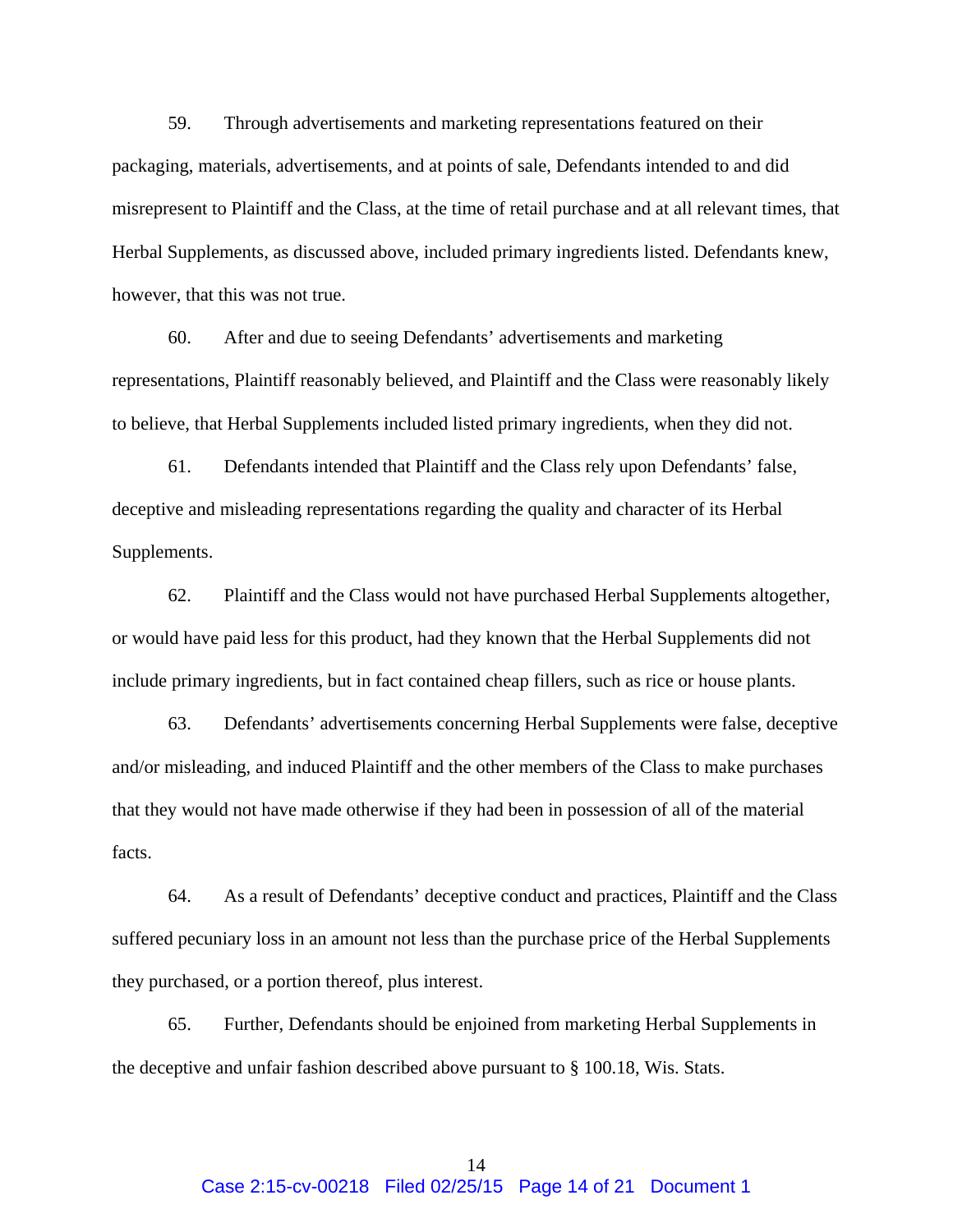# **COUNT II UNFAIR METHODS OF COMPETITION AND TRADE PRACTICES IN BUSINESS IN VIOLATION OF § 100.20(1), WIS. STATS. (On Behalf of Plaintiff and the Class)**

66. Plaintiff incorporates by reference the allegations in the preceding paragraphs.

67. ATCP 90.02(1), Wis. Admin. Code requires Defendants to label and identify their food products, including Herbal Supplements.

68. ATCP 90.02(3), Wis. Admin. Code prohibits such identifications from being false, deceptive, or misleading.

69. Defendants' labeling of its product as including primary ingredients was false, deceptive, and/or misleading, insofar as it represented to consumers that Herbal Supplements included listed primary ingredients, when, in fact, they did not contain any primary ingredients, or in some cases, only trace amounts of the primary ingredients.

70. After and due to seeing Defendants' false, deceptive, and/or misleading labeling and identification of its product, Plaintiff reasonably believed, and Plaintiff and the Class were reasonably likely to believe, that Herbal Supplements included listed primary ingredients.

71. Plaintiff and the Class would not have purchased Herbal Supplements altogether, or would have paid less for this product, had they known that the Herbal Supplements did not include primary ingredients, but in fact contained cheap fillers, such as rice or house plants.

72. As a result of Defendants' false, deceptive, and/or misleading labeling and identification of its products, Plaintiff and the Class suffered pecuniary loss in an amount not less than the purchase price of Herbal Supplements, or a portion thereof, plus interest.

73. As Defendants' false, deceptive, and/or misleading labeling and identification of its product is a violation of ATCP 90.02, Wis. Admin. Code, Plaintiff and the Class are entitled to twice the amount of their aforementioned pecuniary losses under § 100.20(5), Wis. Stats.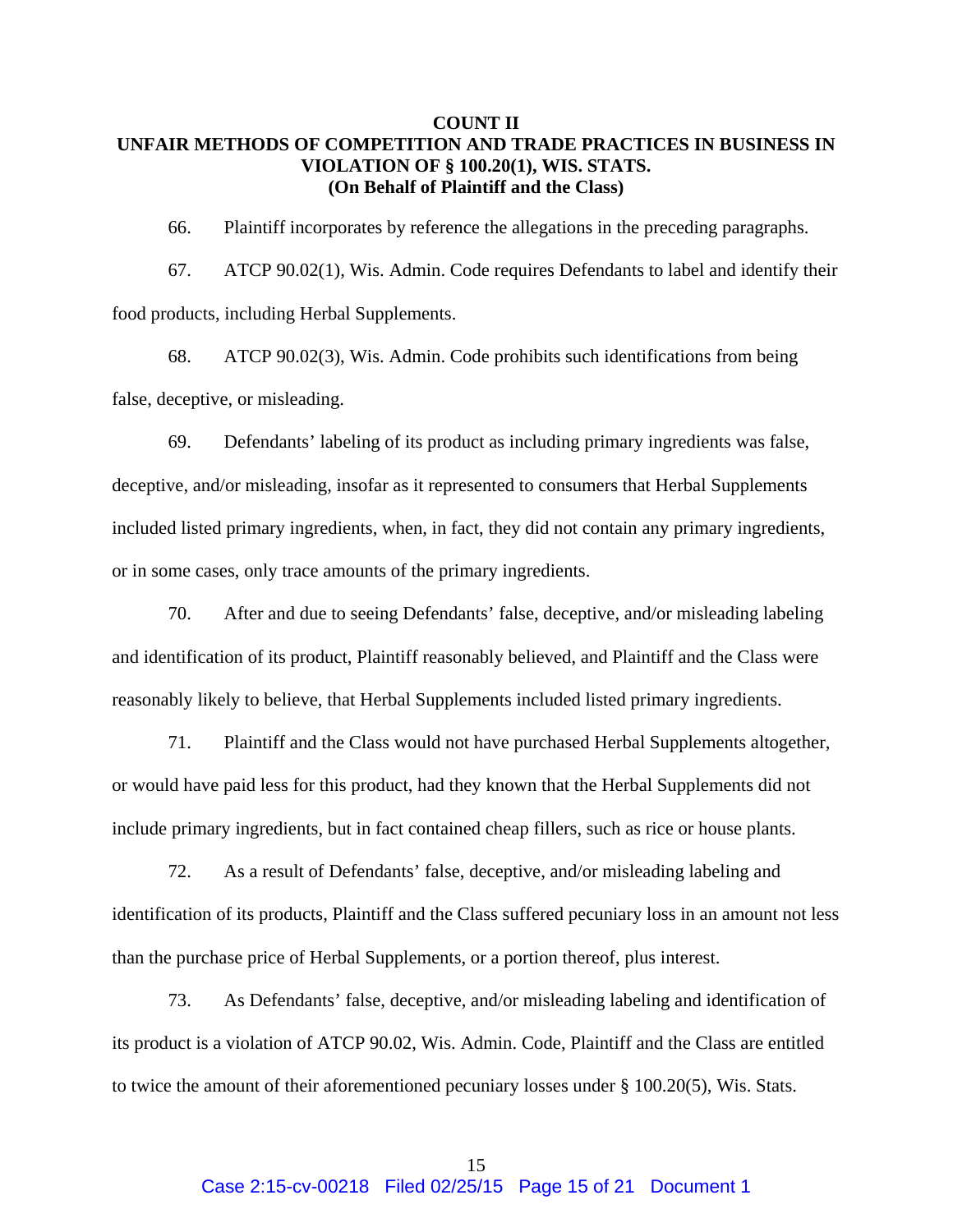# **COUNT III BREACH OF CONTRACT AND EXPRESS WARRANTY (On Behalf of Plaintiff and the Class)**

74. Plaintiff incorporates by reference the allegations in the preceding paragraphs.

75. Plaintiff, and each member of the Class, formed a contract with Defendants at the time Plaintiff and the other members of the Class purchased Herbal Supplements. The terms of that contract include the promises and affirmations of fact made by Defendants through their marketing campaign and in the Herbal Supplements' labeling, as described above. This product labeling and advertising constitutes express warranties and became part of the basis of the bargain, and is part of a standardized contract between Plaintiff and the members of the Class on the one hand, and Defendants on the other hand.

76. All conditions precedent to Defendants' liability under this contract, including notice, have been performed by Plaintiff and the Class.

77. Defendants breached the terms of this contract, including the express warranties, with Plaintiff and the Class by not providing the product with the advertised benefits described above.

78. Plaintiff and the members of the Class were injured as a direct and proximate result of Defendants' breach because: (a) they would not have purchased the Herbal Supplements on the same terms if the true facts had been known; and (b) Herbal Supplements did not have the composition, attributes, characteristics, nutritional value, health qualities or value as promised.

79. As a result of Defendants' breach of their contract and warranties, Plaintiff and the Class have been damaged in the amount of the purchase price of Herbal Supplements, or a portion thereof, plus interest.

# **COUNT IV NEGLIGENT MISREPRESENTATION (On Behalf of Plaintiff and the Class)**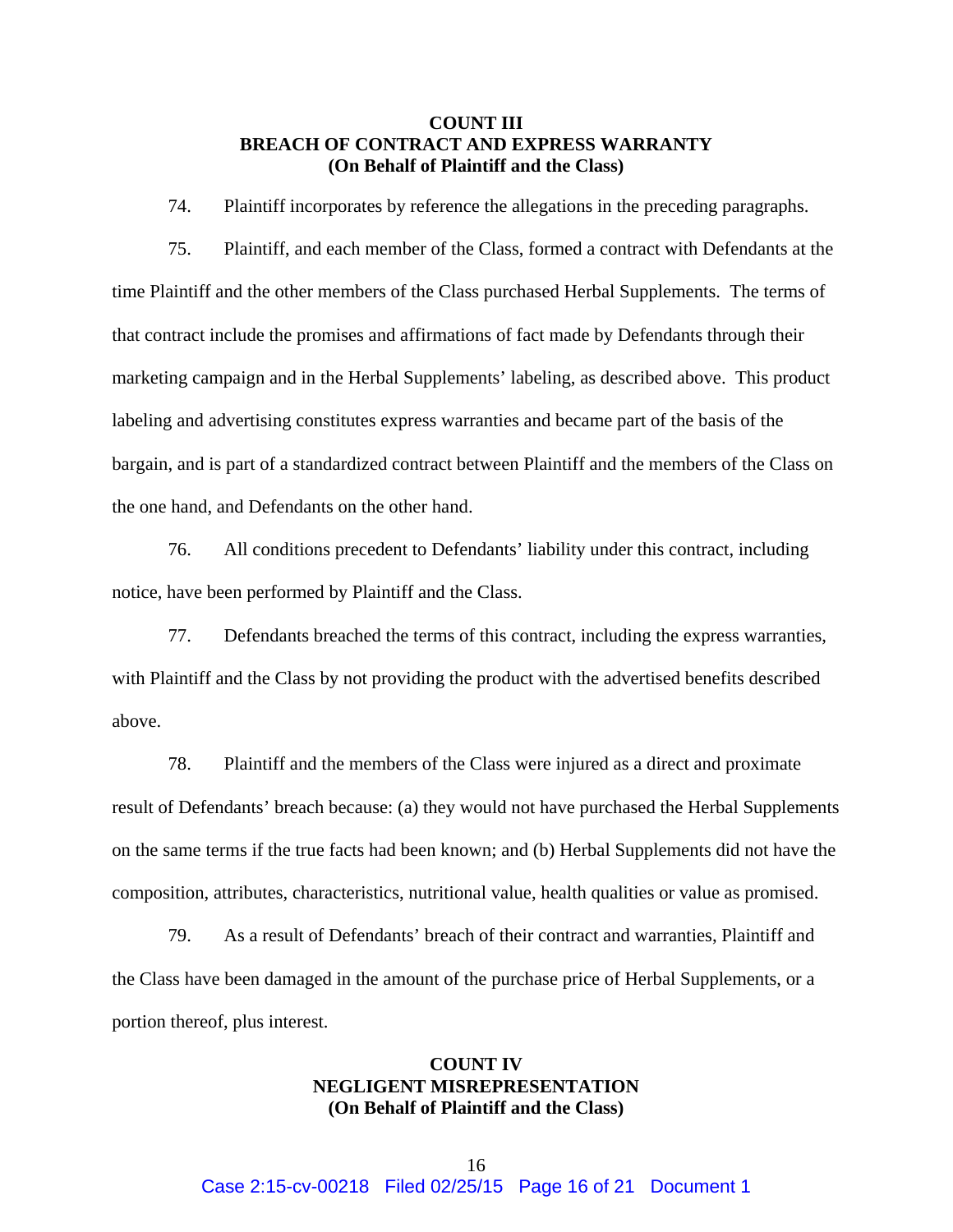80. Plaintiff incorporates by reference the allegations in the preceding paragraphs.

81. Defendants negligently misrepresented their above-described wrongful acts in order to defraud Plaintiff and Class Members by representing that Herbal Supplements, as discussed above, included the primary ingredients listed. Defendants knew, however, that this was not true.

82. Defendants owed Plaintiff and the Class a duty to undertake reasonable efforts to make sure that the statements made to Plaintiffs and the Class regarding such matters, were truthful and complete.

83. Defendants' misrepresentations, unfair business and deceptive business practices were made negligently in that there was no reasonable basis for such representations, unfair business and deceptive business practices at the time such representations were made.

84. In reliance upon the false representations made by the Defendants, Plaintiffs and the Class purchased the Herbal Supplements.

85. Plaintiff's and the Class' reliance upon the false representations that were made by Defendants was reasonable in light of the fact that Defendants were in a much better position than Plaintiff and the Class to obtain knowledge concerning the true contents and ingredients of the Herbal Supplements.

86. As a direct and proximate result of the Defendants' negligent misrepresentations and omissions, Plaintiff and the Class have suffered significant damages, in that they purchased products that did not contain the actual, stated ingredient(s) and instead, contained other materials not disclosed by the Defendants, putting the health of consumers at risk.

87. Plaintiff and the Class are therefore entitled to an award of compensatory and punitive damages to be determined at trial.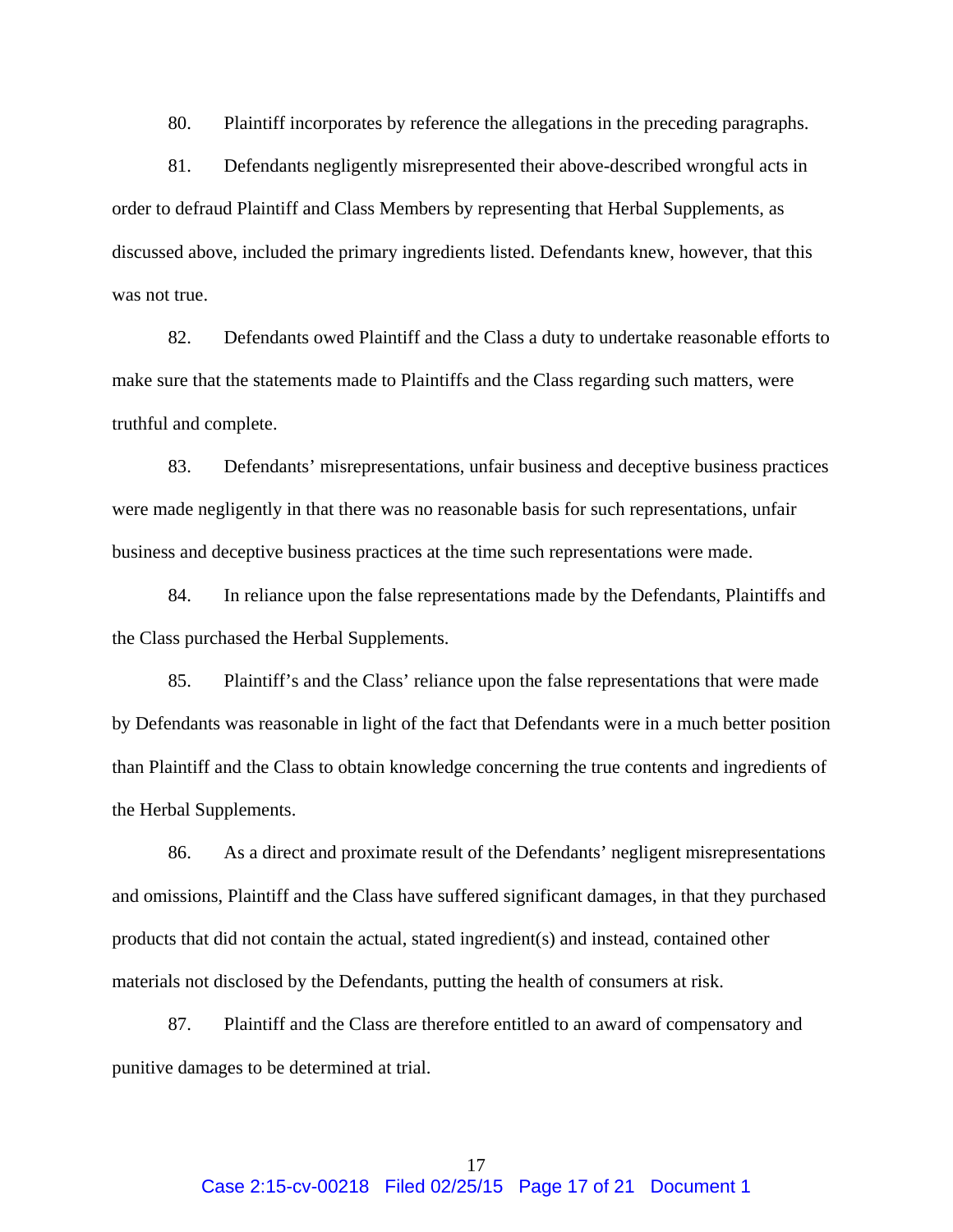# **COUNT V BREACH OF THE COVENANT OF GOOD FAITH AND FAIR DEALING (On Behalf of Plaintiff and the Class)**

88. Plaintiff incorporates by reference the allegations in the preceding paragraphs.

89. As a direct and proximate result of Defendants' actions as described herein, Plaintiff and the Class have suffered, and continue to suffer, injury in fact and have lost money as a result of Defendants' deception.

90. Plaintiff and other Class members purchased Herbal Supplements with the expectation that they were receiving the primary ingredients listed on the label and packaging.

91. Defendants, however, were selling Plaintiff and the Class herbal supplements that did not contain the primary ingredients listed. As such, Plaintiff and other Class members have not obtained the benefit of their bargain from Defendants, and the essential purpose of the herbal supplements sales contracts has been frustrated.

92. By reason of the foregoing, Defendants have breached the covenant of good faith and fair dealing and are liable to Plaintiff and the other members of the Class.

# **COUNT VI UNJUST ENRICHMENT (On Behalf of Plaintiff and the Class)**

93. Plaintiff incorporates by reference the allegations in the preceding paragraphs.

94. By their wrongful acts and omissions, Defendants have been unjustly enriched at the expense of Plaintiff and members of the Class, who did not receive the goods to which they were entitled for the payments made to Defendants, and thus Plaintiff and members of the Class were unjustly deprived of money paid to Defendants.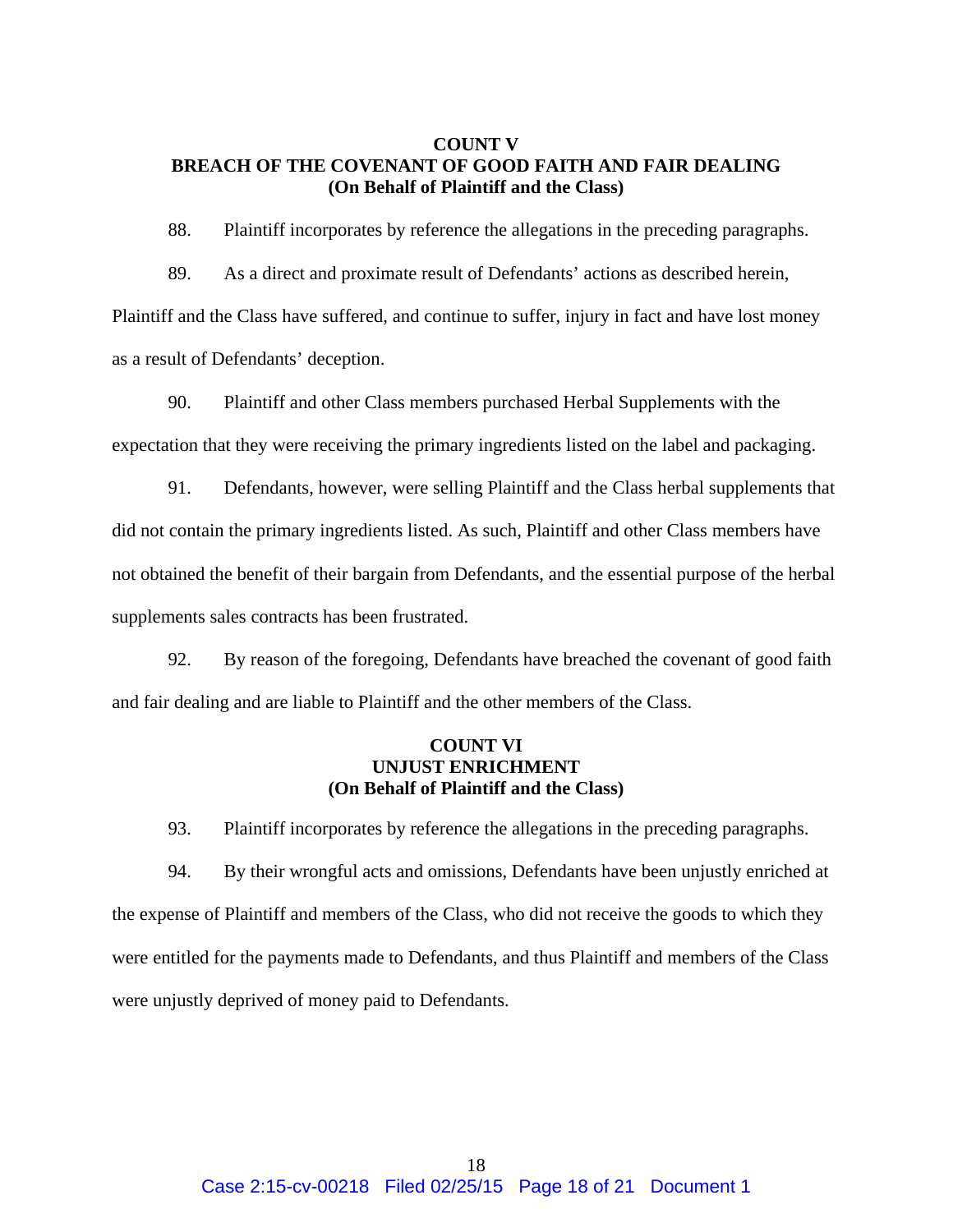95. It would be inequitable and unconscionable for Defendants to retain the profit, benefit, and other compensation they obtained from their deceptive, misleading, and unlawful conduct alleged herein.

96. Plaintiff and members of the Class seek restitution from Defendants, and seek an order of this Court disgorging all profits, benefits, and other compensation obtained by Defendants from their wrongful conduct.

### **COUNT VII INJUNCTIVE AND DECLARATORY RELIEF (On Behalf of Plaintiff and the Class)**

97. Plaintiff incorporates by reference the allegations in the preceding paragraphs.

98. As set forth above, Defendants have intentionally misrepresented the nature of Herbal Supplements sold to Plaintiff and other members of the Class.

99. Defendants' practices described herein are unlawful and against public policy, and therefore, Defendants should be prohibited and enjoined from engaging in these practices in the future and should be compelled to correct the harm caused by their conduct.

# **PUNITIVE DAMAGES UNDER § 895.043, WIS. STATS. (On Behalf of Plaintiff and the Class)**

100. Plaintiff incorporates by reference the allegations in the preceding paragraphs.

101. Section 895.043(3), Wis. Stats. provides for an award of punitive damages in cases in which the defendant acts maliciously towards the plaintiff, or acts in intentional disregard of the rights of the plaintiff.

102. Defendants intentionally pursued and continue to pursue the herein-alleged fraudulent course of action designed to make money at the expense of consumers and did so knowing it was misleading. Defendants' false, deceptive, and/or misleading labeling, identification, marketing, representations and general trade and business practices concerning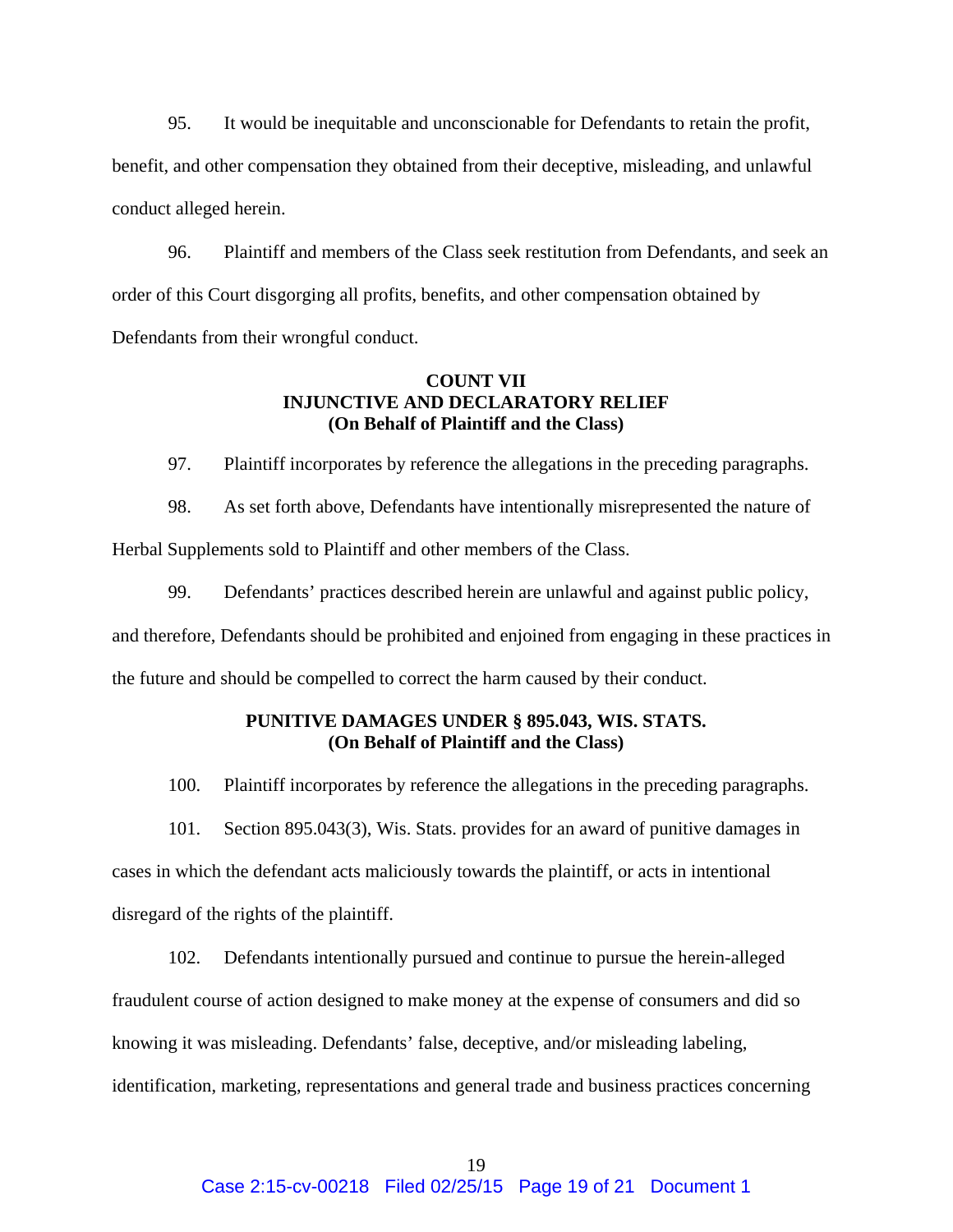Herbal Supplements constitute malicious, reprehensible, oppressive, and fraudulent actions towards consumers, including Plaintiff and Class, and an intentional disregard of their rights.

103. Accordingly, Defendants have violated § 895.043, Wis. Stats., and punitive damages are appropriate to deter, punish, and make an example of Defendants.

#### **RELIEF REQUESTED**

**WHEREFORE**, Plaintiff, on behalf of herself and all others similarly situated, prays for judgment against Defendants as follows:

- A. Certification of the proposed Class and notice thereto to be paid by Defendants;
- B. Adjudge and decree that Defendants have engaged in the conduct alleged herein;
- C. For all legal and equitable/injunctive remedies available under the law;
- D. For punitive damages against Defendants in an amount sufficient to punish and set an example of Defendants;
- E. For an accounting by Defendants for any and all profits derived by Defendants from the sale of their product;
- F. That Plaintiff and the Class be awarded Defendants' profits obtained by Defendants as a consequence of its conduct;
- G. For any and all other legal and equitable remedies that may be available, including actual and/or compensatory damages, disgorgement of profits, statutory penalties, injunctive relief, attorneys' fees as provided by §§ 100.18(11)(b)2 and 100.20(5), Wis. Stat., costs, and prejudgment and post judgment interest; and
- H. For such other relief as the Court deems just and proper.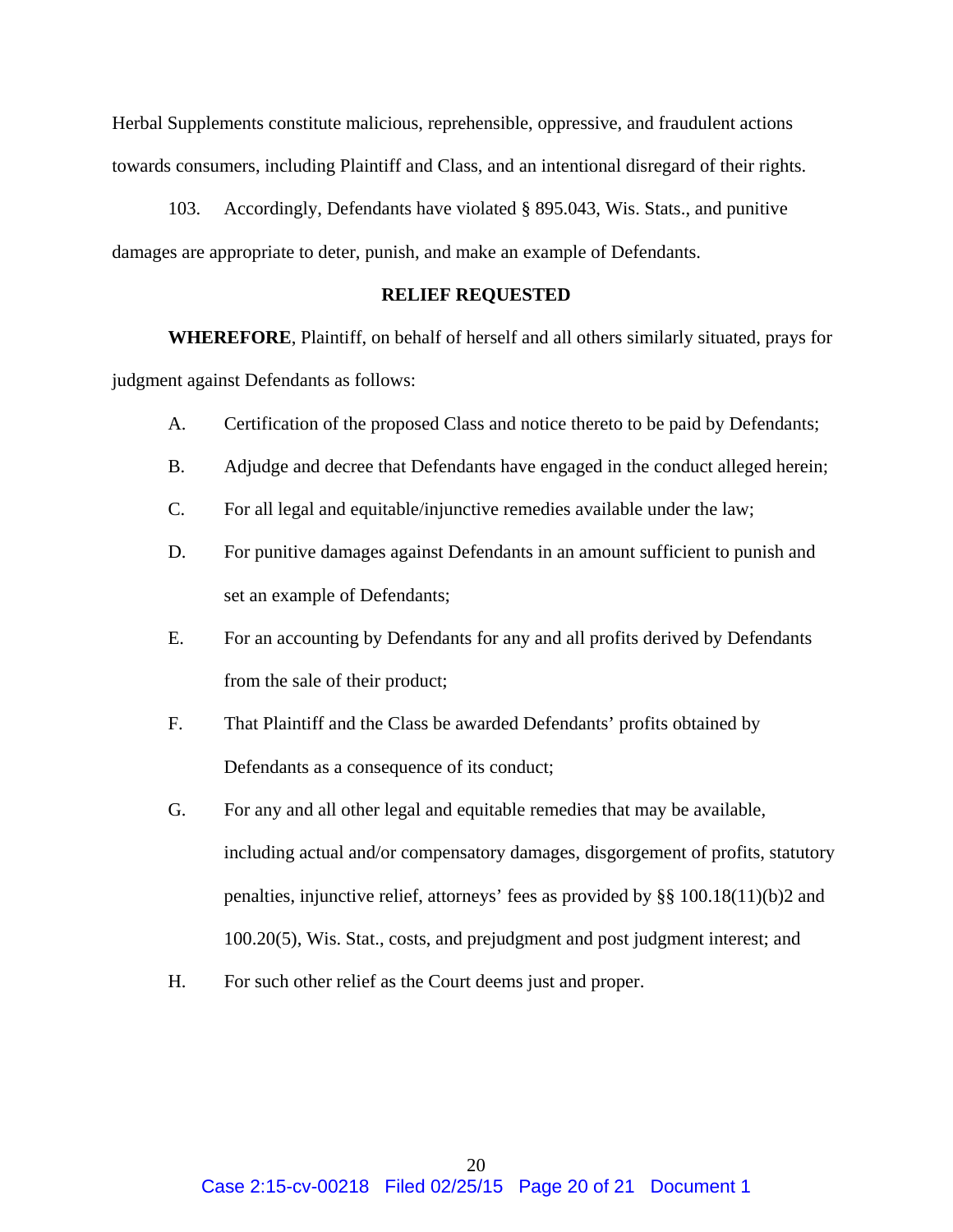#### **DEMAND FOR JURY TRIAL**

Pursuant to Rule 38(b) of the Federal Rules of Civil Procedure, Plaintiff and the Class

demand a trial by jury as to all matters so triable.

Respectfully submitted,

Dated: February 25, 2015

#### **ADEMI & O'REILLY, LLP**

 By: /s/ JOHN D. BLYTHIN Guri Ademi (SBN 1021729) Shpetim Ademi (SBN 1026973) John D. Blythin (SBN 1046105) Mark A. Eldridge (SBN 1089944) 3620 East Layton Avenue Cudahy, WI 53110 (414) 482-8000 (414) 482-8001 (fax) gademi@ademilaw.com sademi@ademilaw.com jblythin@ademilaw.com meldridge@ademilaw.com

Juan E. Monteverde FARUQI & FARUQI, LLP 369 Lexington Avenue, 10th Floor New York, NY 10017 (T) 212 983 9330 (F) 212 983 9331 jmonteverde@faruqilaw.com

*Counsel for Plaintiff*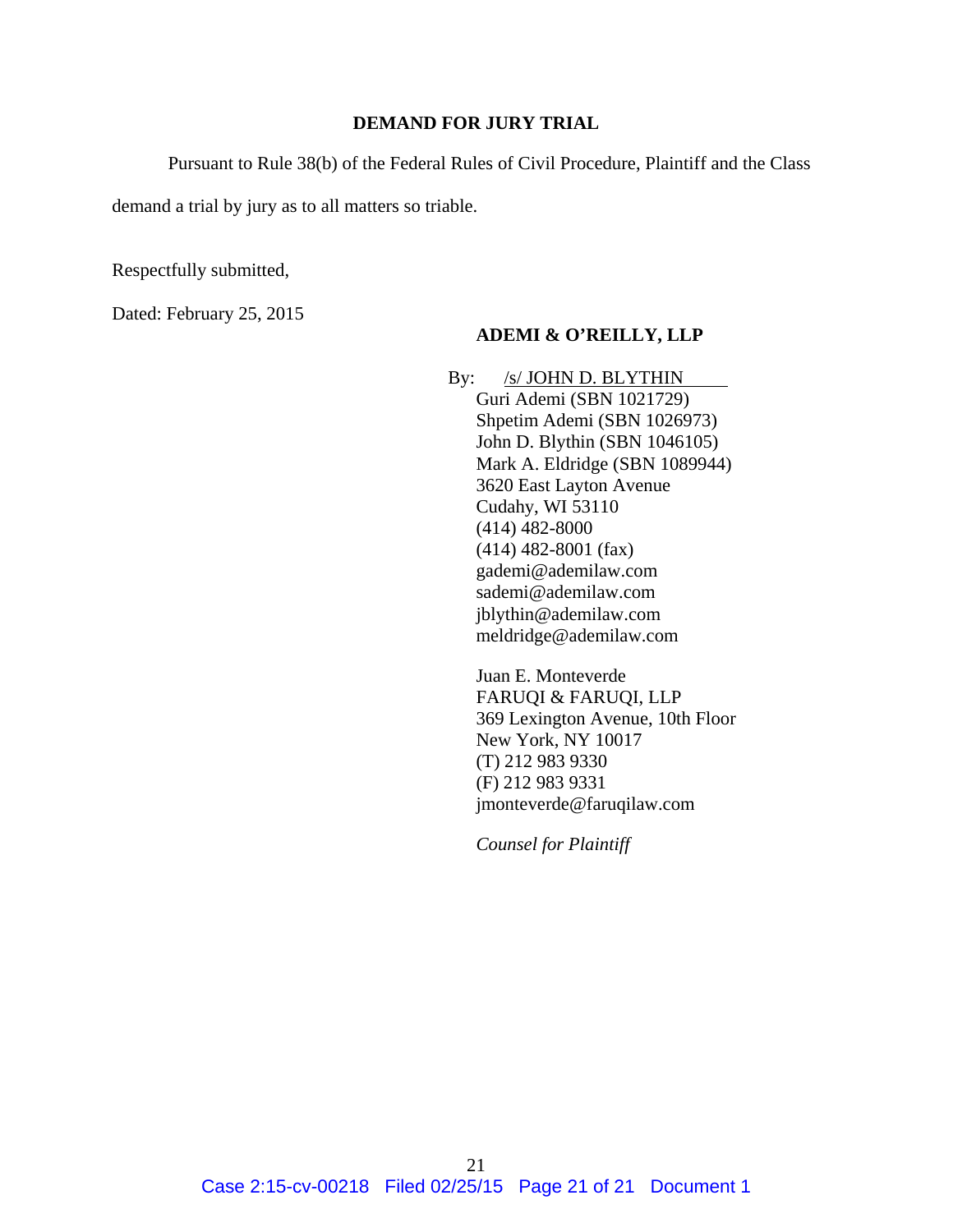# JS 44 (Rev. 09/11) **CIVIL COVER SHEET**

The JS 44 civil cover sheet and the information contained herein neither replace nor supplement the filing and service of pleadings or other papers as required by law, except as provided<br>by local rules of court. This form,

|                                                                                                                          | the Civil Gocket Sheet. (SEE INSTRUCTIONS ON NEAT FAGE OF THIS FORM.)             |                                                 |                                                                                                                                         |                                                                                        |                                                                             |  |
|--------------------------------------------------------------------------------------------------------------------------|-----------------------------------------------------------------------------------|-------------------------------------------------|-----------------------------------------------------------------------------------------------------------------------------------------|----------------------------------------------------------------------------------------|-----------------------------------------------------------------------------|--|
| Place an "X" in the appropriate box:                                                                                     | $\Box$ Green Bay Division                                                         |                                                 | <b>X</b> Milwaukee Division                                                                                                             |                                                                                        |                                                                             |  |
| I. (a) PLAINTIFFS<br>Cynthia Oravecz, on Behalf of herself and all Others Similarly                                      |                                                                                   |                                                 | <b>DEFENDANTS</b><br>Walgreen, Co., et al.                                                                                              |                                                                                        |                                                                             |  |
| Situated,                                                                                                                |                                                                                   |                                                 |                                                                                                                                         |                                                                                        |                                                                             |  |
| (b)                                                                                                                      | County of Residence of First Listed Plaintiff<br>(EXCEPT IN U.S. PLAINTIFF CASES) | Milwaukee                                       | County of Residence of First Listed Defendant<br>Lake County, Illinois<br>(IN U.S. PLAINTIFF CASES ONLY)                                |                                                                                        |                                                                             |  |
|                                                                                                                          |                                                                                   |                                                 | NOTE:                                                                                                                                   | THE TRACT OF LAND INVOLVED.                                                            | IN LAND CONDEMNATION CASES, USE THE LOCATION OF                             |  |
| (c) Attorneys (Firm Name, Address, and Telephone Number)<br>ADEMI & O'REILLY LLP, 3620 E. Layton Avenue, Cudahy WI 53110 |                                                                                   |                                                 | Attorneys (If Known)                                                                                                                    |                                                                                        |                                                                             |  |
| <b>II. BASIS OF JURISDICTION</b>                                                                                         |                                                                                   | (Place an "X" in One Box Only)                  | <b>III. CITIZENSHIP OF PRINCIPAL PARTIES</b> (Place an "X" in One Box for Plaintiff)                                                    |                                                                                        |                                                                             |  |
| $\Box$ 1 U.S. Government<br>Plaintiff                                                                                    | <b>3</b> Federal Question<br>(U.S. Government Not a Party)                        |                                                 | (For Diversity Cases Only)<br>$\mathbf{X}$ 1<br>Citizen of This State                                                                   | PTF<br>DEF<br>$\Box$ 1<br>Incorporated or Principal Place<br>of Business In This State | and One Box for Defendant)<br>PTF<br>DEF<br>σ<br>$\overline{4}$<br>$\Box$ 4 |  |
| $\Box$ 2 U.S. Government<br>Defendant                                                                                    | $\boxtimes$ 4 Diversity                                                           | (Indicate Citizenship of Parties in Item III)   | Citizen of Another State<br>$\Box$ 2                                                                                                    | Incorporated and Principal Place<br>$\Box$ 2<br>of Business In Another State           | $\mathbf{X}$ 5<br>σ.<br>-5                                                  |  |
|                                                                                                                          |                                                                                   |                                                 | Citizen or Subject of a<br>$\Box$ 3<br>Foreign Country                                                                                  | 1 3 Foreign Nation                                                                     | σ.<br>-6<br>$\Box$ 6                                                        |  |
| <b>IV. NATURE OF SUIT</b><br><b>CONTRACT</b>                                                                             | (Place an "X" in One Box Only)                                                    | <b>TORTS</b>                                    | <b>FORFEITURE/PENALTY</b>                                                                                                               | <b>BANKRUPTCY</b>                                                                      | <b>OTHER STATUTES</b>                                                       |  |
| $\Box$ 110 Insurance                                                                                                     | PERSONAL INJURY                                                                   | PERSONAL INJURY                                 | 5 625 Drug Related Seizure                                                                                                              | 158 122 Appeal 28 USC 158                                                              | □ 375 False Claims Act                                                      |  |
| $\Box$ 120 Marine                                                                                                        | $\Box$ 310 Airplane                                                               | 365 Personal Injury -                           | of Property 21 USC 881                                                                                                                  | 1 423 Withdrawal                                                                       | $\Box$ 400 State Reapportionment                                            |  |
| $\Box$ 130 Miller Act                                                                                                    | 315 Airplane Product                                                              | Product Liability                               | $\Box$ 690 Other                                                                                                                        | 28 USC 157                                                                             | $\Box$ 410 Antitrust                                                        |  |
| $\Box$ 140 Negotiable Instrument<br>150 Recovery of Overpayment                                                          | Liability<br>□ 320 Assault, Libel &                                               | 367 Health Care/<br>Pharmaceutical              |                                                                                                                                         | PROPERTY RIGHTS                                                                        | □ 430 Banks and Banking<br>1 450 Commerce                                   |  |
| & Enforcement of Judgment                                                                                                | Slander                                                                           | Personal Injury                                 |                                                                                                                                         | □ 820 Copyrights                                                                       | $\Box$ 460 Deportation                                                      |  |
| □ 151 Medicare Act                                                                                                       | 330 Federal Employers'                                                            | Product Liability                               |                                                                                                                                         | □ 830 Patent                                                                           | □ 470 Racketeer Influenced and                                              |  |
| □ 152 Recovery of Defaulted                                                                                              | Liability                                                                         | 368 Asbestos Personal                           |                                                                                                                                         | □ 840 Trademark                                                                        | Corrupt Organizations                                                       |  |
| Student Loans<br>(Excl. Veterans)                                                                                        | 340 Marine<br>345 Marine Product                                                  | Injury Product<br>Liability                     | <b>LABOR</b>                                                                                                                            | <b>SOCIAL SECURITY</b>                                                                 | 480 Consumer Credit<br>$\Box$ 490 Cable/Sat TV                              |  |
| 153 Recovery of Overpayment                                                                                              | Liability                                                                         |                                                 | PERSONAL PROPERTY J 710 Fair Labor Standards                                                                                            | $\Box$ 861 HIA (1395ff)                                                                | □ 850 Securities/Commodities/                                               |  |
| of Veteran's Benefits                                                                                                    | □ 350 Motor Vehicle                                                               | 370 Other Fraud                                 | Act                                                                                                                                     | $\Box$ 862 Black Lung (923)                                                            | Exchange                                                                    |  |
| 160 Stockholders' Suits                                                                                                  | 355 Motor Vehicle                                                                 | 371 Truth in Lending                            | 720 Labor/Mgmt. Relations                                                                                                               | $\Box$ 863 DIWC/DIWW (405(g))                                                          | 890 Other Statutory Actions                                                 |  |
| 190 Other Contract<br>195 Contract Product Liability                                                                     | <b>Product Liability</b><br>360 Other Personal                                    | 380 Other Personal<br>Property Damage           | 740 Railway Labor Act<br>751 Family and Medical                                                                                         | □ 864 SSID Title XVI<br>$\Box$ 865 RSI (405(g))                                        | $\Box$<br>891 Agricultural Acts<br>□ 893 Environmental Matters              |  |
| $\Box$ 196 Franchise                                                                                                     | Injury                                                                            | 385 Property Damage                             | Leave Act                                                                                                                               |                                                                                        | □ 895 Freedom of Information                                                |  |
|                                                                                                                          | 362 Personal Injury -                                                             | Product Liability                               | 790 Other Labor Litigation                                                                                                              |                                                                                        | Act                                                                         |  |
| <b>REAL PROPERTY</b>                                                                                                     | Med. Malpractice<br><b>CIVIL RIGHTS</b>                                           | PRISONER PETITIONS                              | 791 Empl. Ret. Inc.<br>Security Act                                                                                                     | FEDERAL TAX SUITS                                                                      | □ 896 Arbitration<br>□ 899 Administrative Procedure                         |  |
| 1 210 Land Condemnation                                                                                                  | 440 Other Civil Rights                                                            | 510 Motions to Vacate                           |                                                                                                                                         | □ 870 Taxes (U.S. Plaintiff                                                            | Act/Review or Appeal of                                                     |  |
| 220 Foreclosure                                                                                                          | $\Box$ 441 Voting                                                                 | Sentence                                        |                                                                                                                                         | or Defendant)                                                                          | Agency Decision                                                             |  |
| $\Box$ 230 Rent Lease & Ejectment<br>240 Torts to Land                                                                   | $\Box$ 442 Employment<br>$\Box$ 443 Housing/                                      | Habeas Corpus:<br>530 General                   |                                                                                                                                         | □ 871 IRS—Third Party<br>26 USC 7609                                                   | $\Box$ 950 Constitutionality of<br><b>State Statutes</b>                    |  |
| 245 Tort Product Liability                                                                                               | Accommodations                                                                    | 535 Death Penalty<br>Ω.                         | <b>IMMIGRATION</b>                                                                                                                      |                                                                                        |                                                                             |  |
| 1 290 All Other Real Property                                                                                            | $\Box$ 445 Amer. w/Disabilities -                                                 | □ 540 Mandamus & Other                          | □ 462 Naturalization Application                                                                                                        |                                                                                        |                                                                             |  |
|                                                                                                                          | Employment<br>446 Amer. w/Disabilities -                                          | $\Box$ 550 Civil Rights<br>555 Prison Condition | 1 463 Habeas Corpus -<br>Alien Detainee                                                                                                 |                                                                                        |                                                                             |  |
|                                                                                                                          | Other                                                                             | 560 Civil Detainee -                            | (Prisoner Petition)                                                                                                                     |                                                                                        |                                                                             |  |
|                                                                                                                          | 448 Education                                                                     | Conditions of                                   | 1 465 Other Immigration                                                                                                                 |                                                                                        |                                                                             |  |
|                                                                                                                          |                                                                                   | Confinement                                     | Actions                                                                                                                                 |                                                                                        |                                                                             |  |
| V. ORIGIN<br>$\boxtimes$ 1 Original<br>ο.                                                                                | (Place an "X" in One Box Only)<br>2 Removed from<br>$\Box$ 3                      | Remanded from                                   | $\Box$ 4 Reinstated or $\Box$ 5                                                                                                         | Transferred from<br>$\Box$ 6 Multidistrict<br>another district                         |                                                                             |  |
| Proceeding                                                                                                               | <b>State Court</b>                                                                | Appellate Court                                 | Reopened<br>(specify)<br>Cite the U.S. Civil Statute under which you are filing (Do not cite jurisdictional statutes unless diversity): | Litigation                                                                             |                                                                             |  |
| <b>VI. CAUSE OF ACTION</b>                                                                                               | 28 U.S.C. § 1332(d)                                                               |                                                 |                                                                                                                                         |                                                                                        |                                                                             |  |
|                                                                                                                          | Brief description of cause:                                                       |                                                 | Defendants' products marketed as herbal supplements do not contain the listed ingredients.                                              |                                                                                        |                                                                             |  |
| VII. REQUESTED IN<br><b>COMPLAINT:</b>                                                                                   | ☑<br>UNDER F.R.C.P. 23                                                            | CHECK IF THIS IS A CLASS ACTION                 | <b>DEMAND \$</b>                                                                                                                        | <b>JURY DEMAND:</b>                                                                    | CHECK YES only if demanded in complaint:<br>$\blacksquare$ Yes<br>$\Box$ No |  |
| VIII. RELATED CASE(S)<br>IF ANY                                                                                          | (See instructions):                                                               | JUDGE                                           |                                                                                                                                         | DOCKET NUMBER                                                                          |                                                                             |  |
| DATE                                                                                                                     |                                                                                   |                                                 | SIGNATURE OF ATTORNEY OF RECORD                                                                                                         |                                                                                        |                                                                             |  |
| 02/25/2015                                                                                                               |                                                                                   | s/ John D. Blythin                              |                                                                                                                                         |                                                                                        |                                                                             |  |
| FOR OFFICE USE ONLY                                                                                                      |                                                                                   |                                                 |                                                                                                                                         |                                                                                        |                                                                             |  |
| RECEIPT#                                                                                                                 |                                                                                   |                                                 |                                                                                                                                         |                                                                                        |                                                                             |  |
| <b>Print</b>                                                                                                             | Save As                                                                           |                                                 | AMOLCase 2:15-CV-0021&PLYFiled 02/25/15 Page 10 of 2 Document MA4 JUDGE                                                                 |                                                                                        | <b>Reset</b>                                                                |  |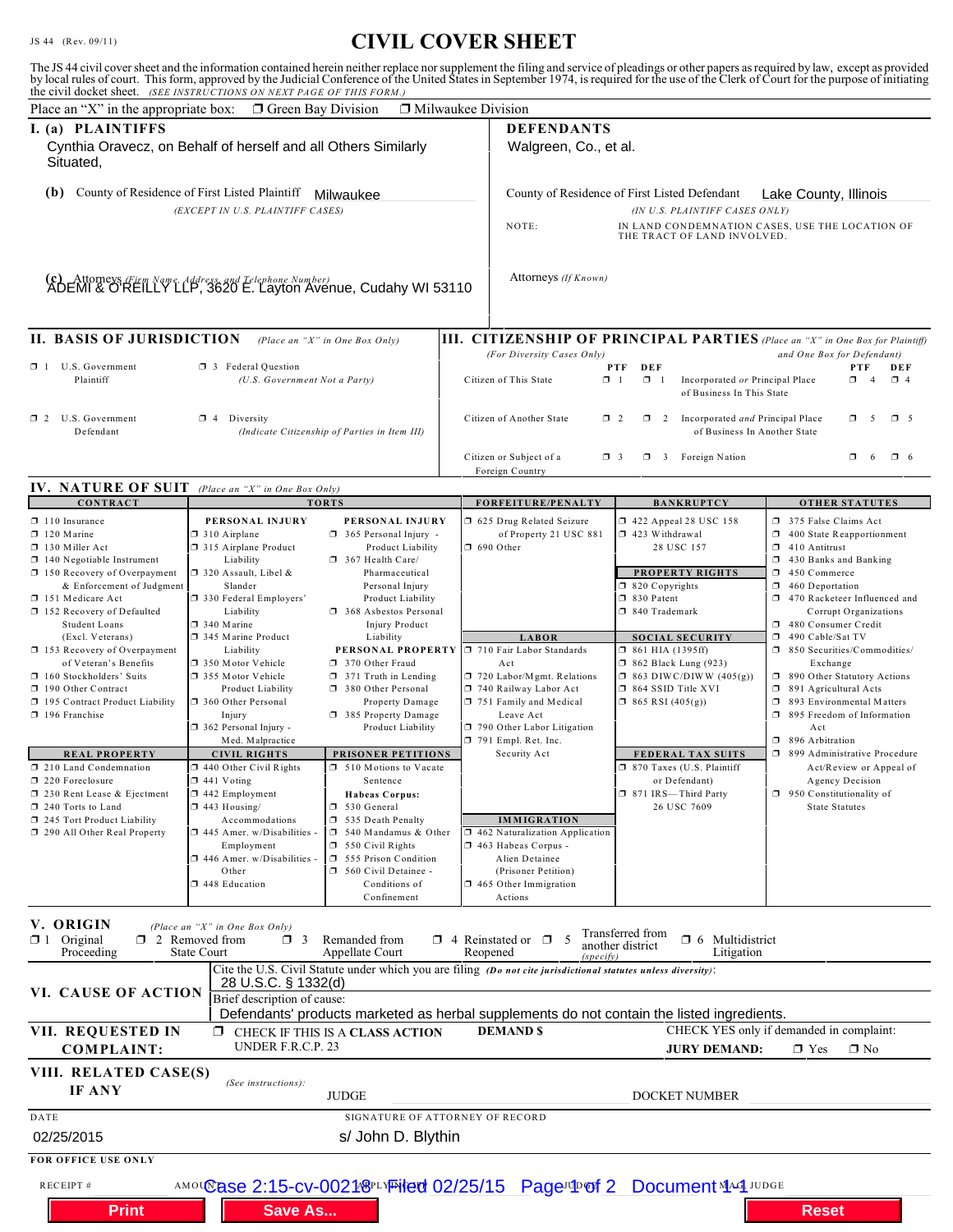#### **INSTRUCTIONS FOR ATTORNEYS COMPLETING CIVIL COVER SHEET FORM JS 44**

#### Authority For Civil Cover Sheet

The JS 44 civil cover sheet and the information contained herein neither replaces nor supplements the filings and service of pleading or other papers as required by law, except as provided by local rules of court. This form, approved by the Judicial Conference of the United States in September 1974, is required for the use of the Clerk of Court for the purpose of initiating the civil docket sheet. Consequently, a civil cover sheet is submitted to the Clerk of Court for each civil complaint filed. The attorney filing a case should complete the form as follows:

**I. (a) Plaintiffs-Defendants.** Enter names (last, first, middle initial) of plaintiff and defendant. If the plaintiff or defendant is a government agency, use only the full name or standard abbreviations. If the plaintiff or defendant is an official within a government agency, identify first the agency and then the official, giving both name and title.

(b) County of Residence. For each civil case filed, except U.S. plaintiff cases, enter the name of the county where the first listed plaintiff resides at the time of filing. In U.S. plaintiff cases, enter the name of the county in which the first listed defendant resides at the time of filing. (NOTE: In land condemnation cases, the county of residence of the "defendant" is the location of the tract of land involved.)

(c) Attorneys. Enter the firm name, address, telephone number, and attorney of record. If there are several attorneys, list them on an attachment, noting in this section "(see attachment)".

 **II. Jurisdiction**. The basis of jurisdiction is set forth under Rule 8(a), F.R.C.P., which requires that jurisdictions be shown in pleadings. Place an "X" in one of the boxes. If there is more than one basis of jurisdiction, precedence is given in the order shown below.

United States plaintiff. (1) Jurisdiction based on 28 U.S.C. 1345 and 1348. Suits by agencies and officers of the United States are included here.

United States defendant. (2) When the plaintiff is suing the United States, its officers or agencies, place an "X" in this box.

Federal question. (3) This refers to suits under 28 U.S.C. 1331, where jurisdiction arises under the Constitution of the United States, an amendment to the Constitution, an act of Congress or a treaty of the United States. In cases where the U.S. is a party, the U.S. plaintiff or defendant code takes precedence, and box 1 or 2 should be marked.

Diversity of citizenship. (4) This refers to suits under 28 U.S.C. 1332, where parties are citizens of different states. When Box 4 is checked, the citizenship of the different parties must be checked. (See Section III below; federal question actions take precedence over diversity cases.)

**III. Residence (citizenship) of Principal Parties.** This section of the JS 44 is to be completed if diversity of citizenship was indicated above. Mark this section for each principal party.

**IV. Nature of Suit**. Place an "X" in the appropriate box. If the nature of suit cannot be determined, be sure the cause of action, in Section VI below, is sufficient to enable the deputy clerk or the statistical clerks in the Administrative Office to determine the nature of suit. If the cause fits more than one nature of suit, select the most definitive.

**V. Origin**. Place an "X" in one of the seven boxes.

Original Proceedings. (1) Cases which originate in the United States district courts.

Removed from State Court. (2) Proceedings initiated in state courts may be removed to the district courts under Title 28 U.S.C., Section 1441. When the petition for removal is granted, check this box.

Remanded from Appellate Court. (3) Check this box for cases remanded to the district court for further action. Use the date of remand as the filing date.

Reinstated or Reopened. (4) Check this box for cases reinstated or reopened in the district court. Use the reopening date as the filing date.

Transferred from Another District. (5) For cases transferred under Title 28 U.S.C. Section 1404(a). Do not use this for within district transfers or multidistrict litigation transfers.

Multidistrict Litigation. (6) Check this box when a multidistrict case is transferred into the district under authority of Title 28 U.S.C. Section 1407. When this box is checked, do not check (5) above.

Appeal to District Judge from Magistrate Judgment. (7) Check this box for an appeal from a magistrate judge's decision.

**VI. Cause of Action**. Report the civil statute directly related to the cause of action and give a brief description of the cause. **Do not cite jurisdictional statutes unless diversity.** Example: U.S. Civil Statute: 47 USC 553<br>Brief Description: Unauthorized reception of cable service

**VII. Requested in Complaint**. Class Action. Place an "X" in this box if you are filing a class action under Rule 23, F.R.Cv.P.

Demand. In this space enter the dollar amount (in thousands of dollars) being demanded or indicate other demand such as a preliminary injunction.

Jury Demand. Check the appropriate box to indicate whether or not a jury is being demanded.

**VIII. Related Cases**. This section of the JS 44 is used to reference related pending cases if any. If there are related pending cases, insert the docket numbers and the corresponding judge names for such cases.

**Date and Attorney Signature**. Date and sign the civil cover sheet.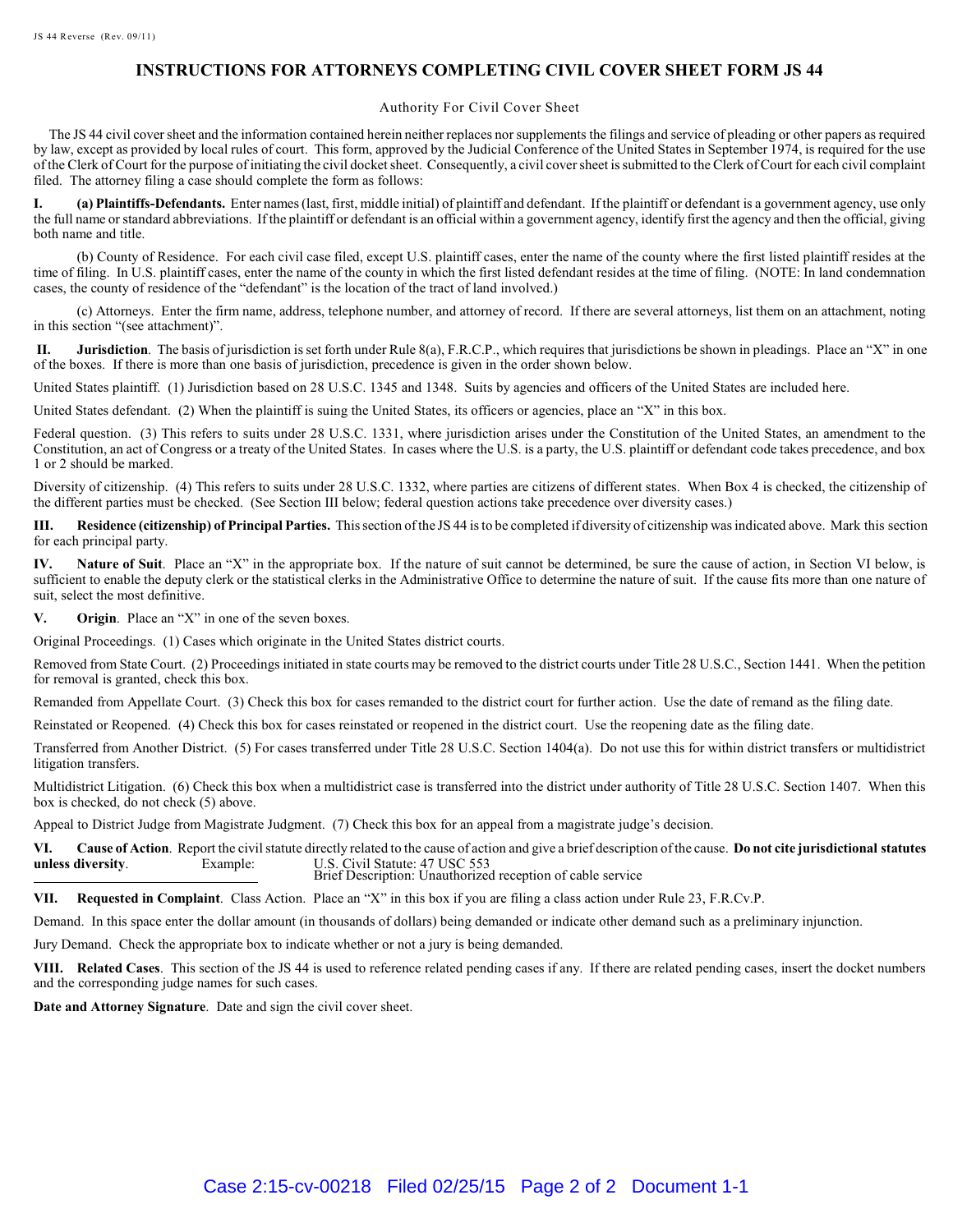# UNITED STATES DISTRICT COURT

for the

Eastern District of Wisconsin

| CYNTHIA ORAVECZ       |                            |  |
|-----------------------|----------------------------|--|
| Plaintiff             |                            |  |
| v.                    | Civil Action No. 15-cv-218 |  |
|                       |                            |  |
| WALGREEN, CO., et al. |                            |  |
| Defendant             |                            |  |

**SUMMONS IN A CIVIL ACTION**

To: *(Defendant's name and address)* WALGREEN, CO. c/o THE PRENTICE-HALL CORPORATION SYSTEM INC. 8040 EXCELSIOR DRIVE, SUITE 400 MADISON, WI 53717

A lawsuit has been filed against you.

Within 21 days after service of this summons on you (not counting the day you received it) — or 60 days if you are the United States or a United States agency, or an officer or employee of the United States described in Fed. R. Civ. P. 12 (a)(2) or  $(3)$  — you must serve on the plaintiff an answer to the attached complaint or a motion under Rule 12 of the Federal Rules of Civil Procedure. The answer or motion must be served on the plaintiff or plaintiff's attorney, whose name and address are:

John D. Blythin Ademi & O'Reilly, LLP 3620 East Layton Avenue Cudahy, WI 53110 (414) 482-8000-Telephone

If you fail to respond, judgment by default will be entered against you for the relief demanded in the complaint. You also must file your answer or motion with the court.

> *CLERK OF COURT* JON W. SANFILIPPO

Date:

*Signature of Clerk or Deputy Clerk*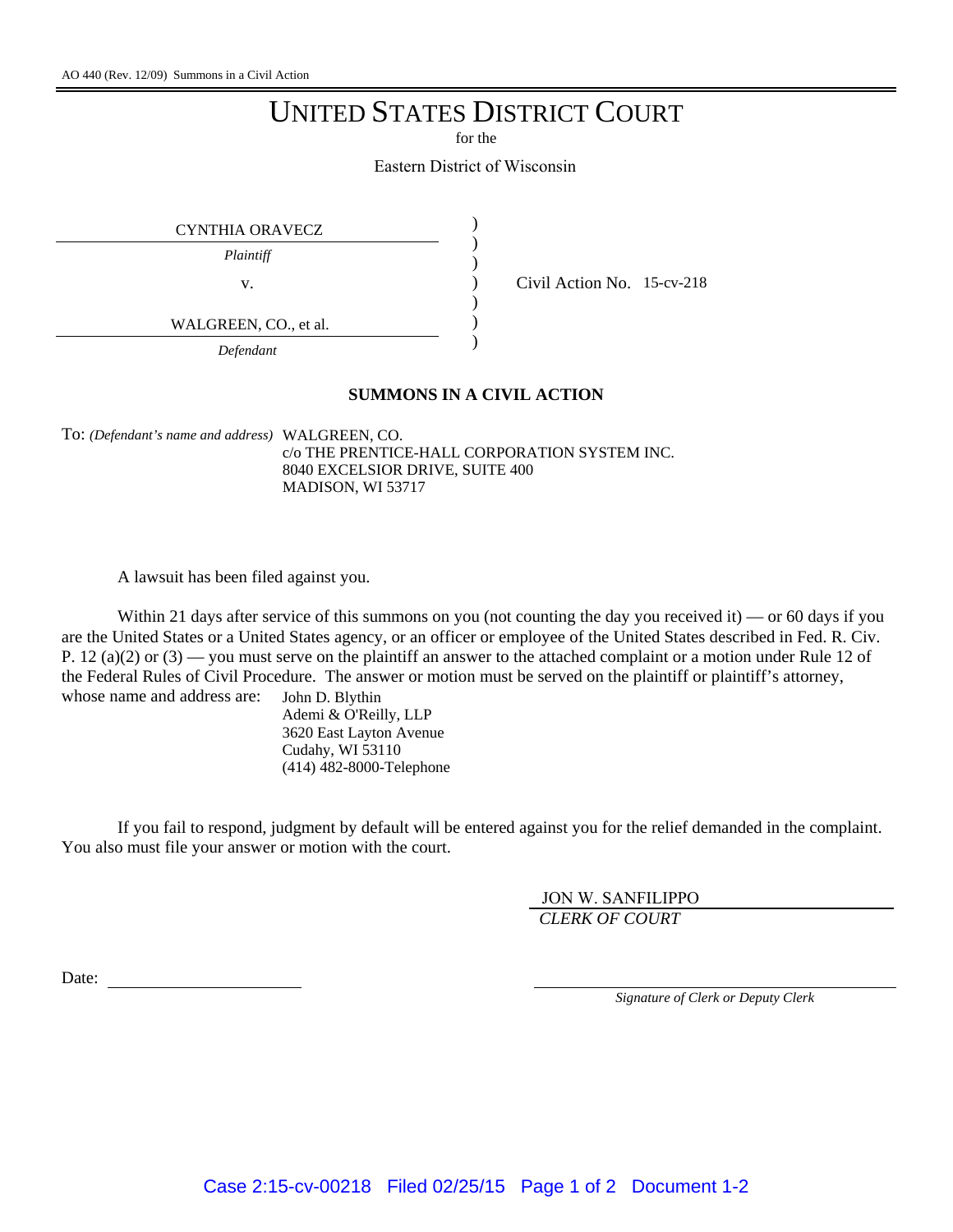Civil Action No. 15-cv-218

#### **PROOF OF SERVICE**

# *(This section should not be filed with the court unless required by Fed. R. Civ. P. 4 (l))*

|       |                                                                                             | This summons for (name of individual and title, if any)           |                                                                                    |          |  |  |  |
|-------|---------------------------------------------------------------------------------------------|-------------------------------------------------------------------|------------------------------------------------------------------------------------|----------|--|--|--|
|       | was received by me on <i>(date)</i>                                                         |                                                                   |                                                                                    |          |  |  |  |
|       | $\Box$ I personally served the summons on the individual at (place)                         |                                                                   |                                                                                    |          |  |  |  |
|       |                                                                                             |                                                                   | $\frac{1}{\sqrt{1-\frac{1}{2}}\cdot\frac{1}{\sqrt{1-\frac{1}{2}}}}$                | ; or     |  |  |  |
|       | $\Box$ I left the summons at the individual's residence or usual place of abode with (name) |                                                                   |                                                                                    |          |  |  |  |
|       | , a person of suitable age and discretion who resides there,                                |                                                                   |                                                                                    |          |  |  |  |
|       | , and mailed a copy to the individual's last known address; or<br>on (date)                 |                                                                   |                                                                                    |          |  |  |  |
|       |                                                                                             | $\Box$ I served the summons on (name of individual)               | <u> Andrew Marian (1986)</u>                                                       | , who is |  |  |  |
|       |                                                                                             |                                                                   | designated by law to accept service of process on behalf of (name of organization) |          |  |  |  |
|       |                                                                                             |                                                                   | on (date)                                                                          | ; or     |  |  |  |
|       |                                                                                             | $\Box$ I returned the summons unexecuted because                  |                                                                                    | ; or     |  |  |  |
|       | $\Box$ Other (specify):                                                                     |                                                                   |                                                                                    |          |  |  |  |
|       |                                                                                             |                                                                   |                                                                                    |          |  |  |  |
|       | My fees are \$                                                                              |                                                                   | for travel and \$ for services, for a total of \$                                  | 0.00     |  |  |  |
|       |                                                                                             | I declare under penalty of perjury that this information is true. |                                                                                    |          |  |  |  |
|       |                                                                                             |                                                                   |                                                                                    |          |  |  |  |
| Date: |                                                                                             |                                                                   | Server's signature                                                                 |          |  |  |  |
|       |                                                                                             |                                                                   | Printed name and title                                                             |          |  |  |  |
|       |                                                                                             |                                                                   |                                                                                    |          |  |  |  |
|       |                                                                                             |                                                                   | Server's address                                                                   |          |  |  |  |

Additional information regarding attempted service, etc: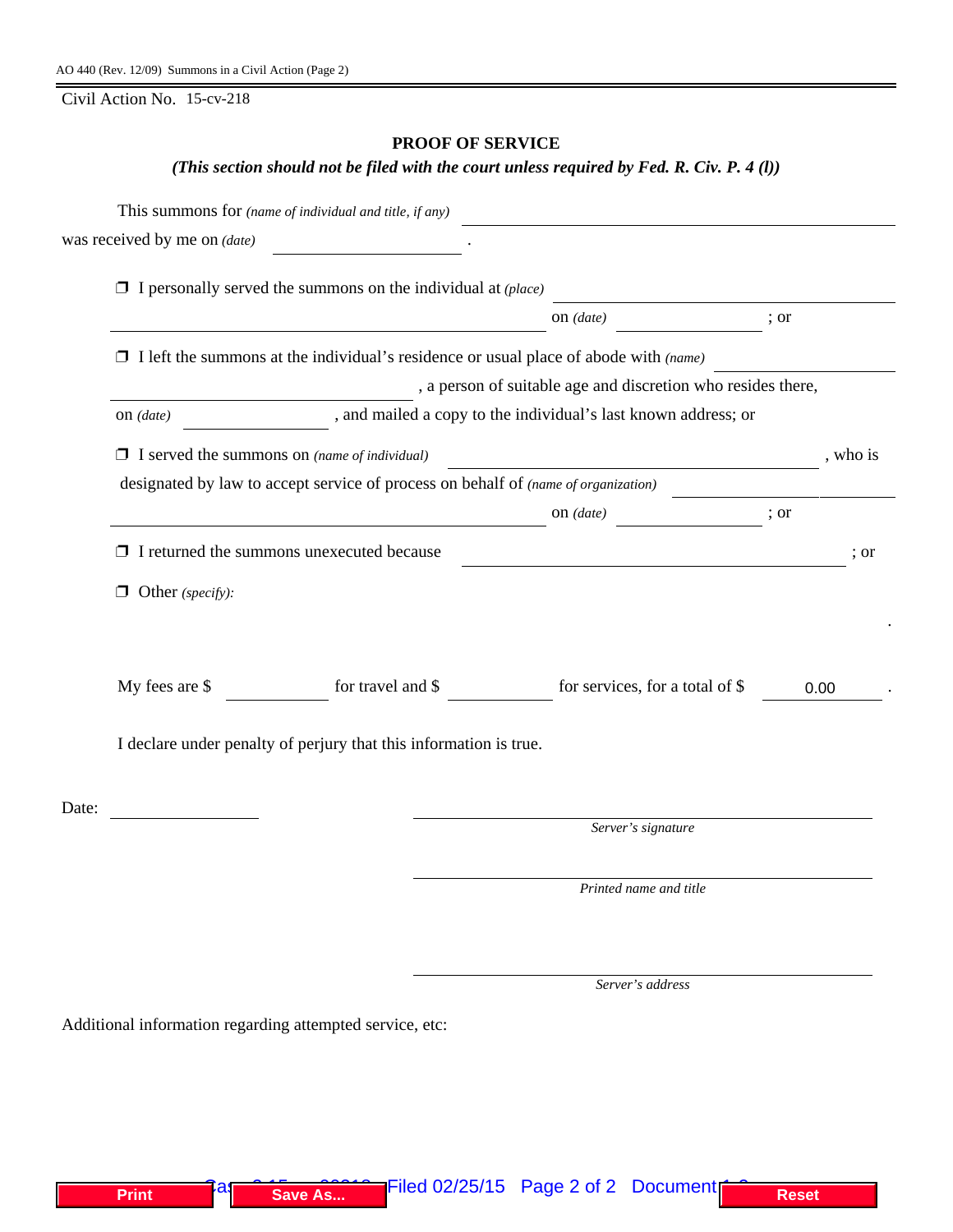# UNITED STATES DISTRICT COURT

for the

Eastern District of Wisconsin

| CYNTHIA ORAVECZ       |                            |  |
|-----------------------|----------------------------|--|
| Plaintiff             |                            |  |
| v.                    | Civil Action No. 15-cv-218 |  |
|                       |                            |  |
| WALGREEN, CO., et al. |                            |  |
| Defendant             |                            |  |

**SUMMONS IN A CIVIL ACTION**

To: *(Defendant's name and address)* GNC HOLDINGS, INC. c/o NATIONAL REGISTERED AGENTS, INC. 160 GREENTREE DRIVE, SUITE 101 DOVER, DE 19904

A lawsuit has been filed against you.

Within 21 days after service of this summons on you (not counting the day you received it) — or 60 days if you are the United States or a United States agency, or an officer or employee of the United States described in Fed. R. Civ. P. 12 (a)(2) or  $(3)$  — you must serve on the plaintiff an answer to the attached complaint or a motion under Rule 12 of the Federal Rules of Civil Procedure. The answer or motion must be served on the plaintiff or plaintiff's attorney, whose name and address are:

John D. Blythin Ademi & O'Reilly, LLP 3620 East Layton Avenue Cudahy, WI 53110 (414) 482-8000-Telephone

If you fail to respond, judgment by default will be entered against you for the relief demanded in the complaint. You also must file your answer or motion with the court.

> *CLERK OF COURT* JON W. SANFILIPPO

Date:

*Signature of Clerk or Deputy Clerk*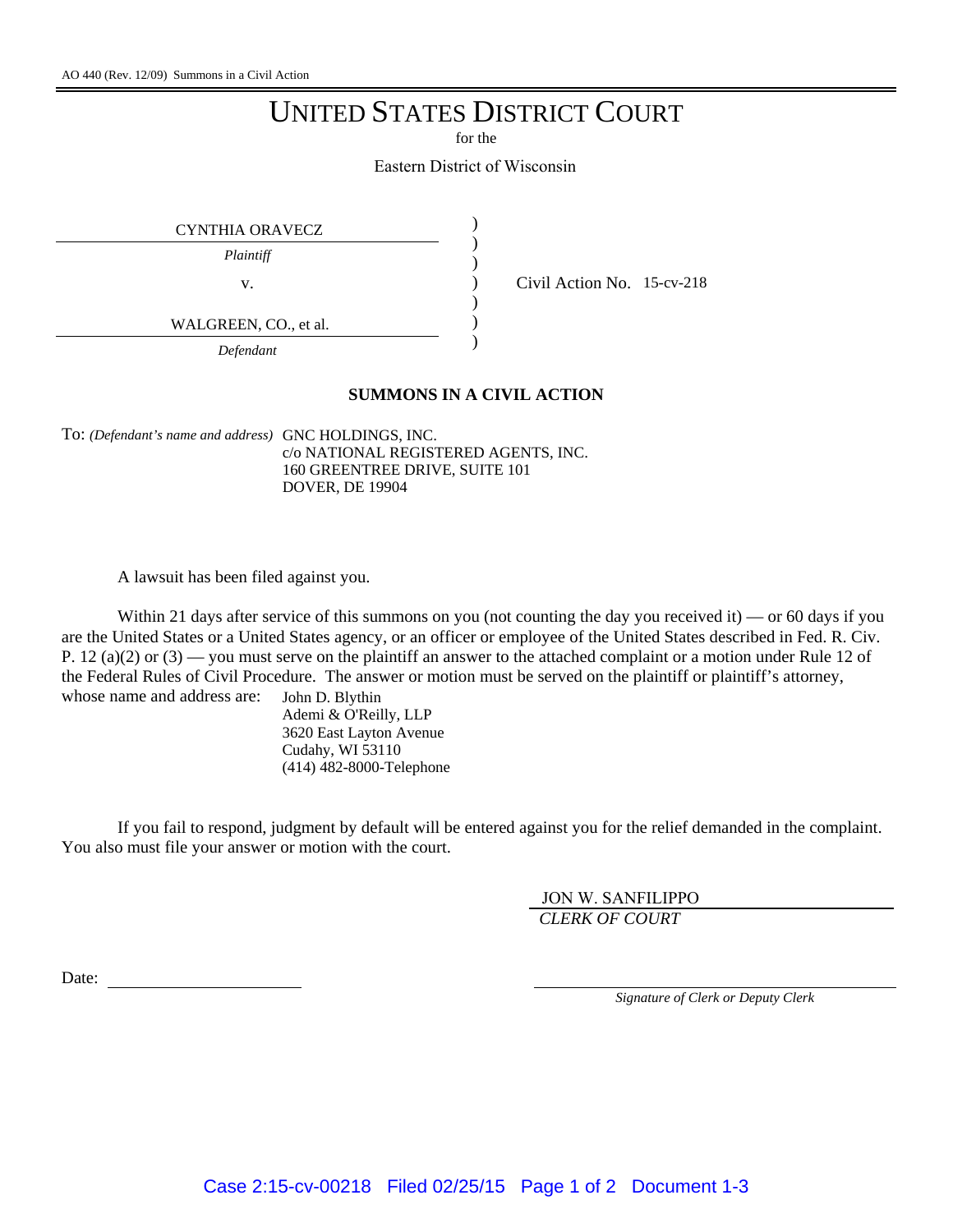Civil Action No. 15-cv-218

#### **PROOF OF SERVICE**

# *(This section should not be filed with the court unless required by Fed. R. Civ. P. 4 (l))*

|       |                                                                                             | This summons for (name of individual and title, if any)           |                                                                                    |          |  |  |  |
|-------|---------------------------------------------------------------------------------------------|-------------------------------------------------------------------|------------------------------------------------------------------------------------|----------|--|--|--|
|       | was received by me on <i>(date)</i>                                                         |                                                                   |                                                                                    |          |  |  |  |
|       | $\Box$ I personally served the summons on the individual at (place)                         |                                                                   |                                                                                    |          |  |  |  |
|       |                                                                                             |                                                                   | $\frac{1}{\sqrt{1-\frac{1}{2}}\cdot\frac{1}{\sqrt{1-\frac{1}{2}}}}$                | ; or     |  |  |  |
|       | $\Box$ I left the summons at the individual's residence or usual place of abode with (name) |                                                                   |                                                                                    |          |  |  |  |
|       | , a person of suitable age and discretion who resides there,                                |                                                                   |                                                                                    |          |  |  |  |
|       | , and mailed a copy to the individual's last known address; or<br>on (date)                 |                                                                   |                                                                                    |          |  |  |  |
|       |                                                                                             | $\Box$ I served the summons on (name of individual)               | <u> Andrew Marian (1986)</u>                                                       | , who is |  |  |  |
|       |                                                                                             |                                                                   | designated by law to accept service of process on behalf of (name of organization) |          |  |  |  |
|       |                                                                                             |                                                                   | on (date)                                                                          | ; or     |  |  |  |
|       |                                                                                             | $\Box$ I returned the summons unexecuted because                  |                                                                                    | ; or     |  |  |  |
|       | $\Box$ Other (specify):                                                                     |                                                                   |                                                                                    |          |  |  |  |
|       |                                                                                             |                                                                   |                                                                                    |          |  |  |  |
|       | My fees are \$                                                                              |                                                                   | for travel and \$ for services, for a total of \$                                  | 0.00     |  |  |  |
|       |                                                                                             | I declare under penalty of perjury that this information is true. |                                                                                    |          |  |  |  |
|       |                                                                                             |                                                                   |                                                                                    |          |  |  |  |
| Date: |                                                                                             |                                                                   | Server's signature                                                                 |          |  |  |  |
|       |                                                                                             |                                                                   | Printed name and title                                                             |          |  |  |  |
|       |                                                                                             |                                                                   |                                                                                    |          |  |  |  |
|       |                                                                                             |                                                                   | Server's address                                                                   |          |  |  |  |

Additional information regarding attempted service, etc: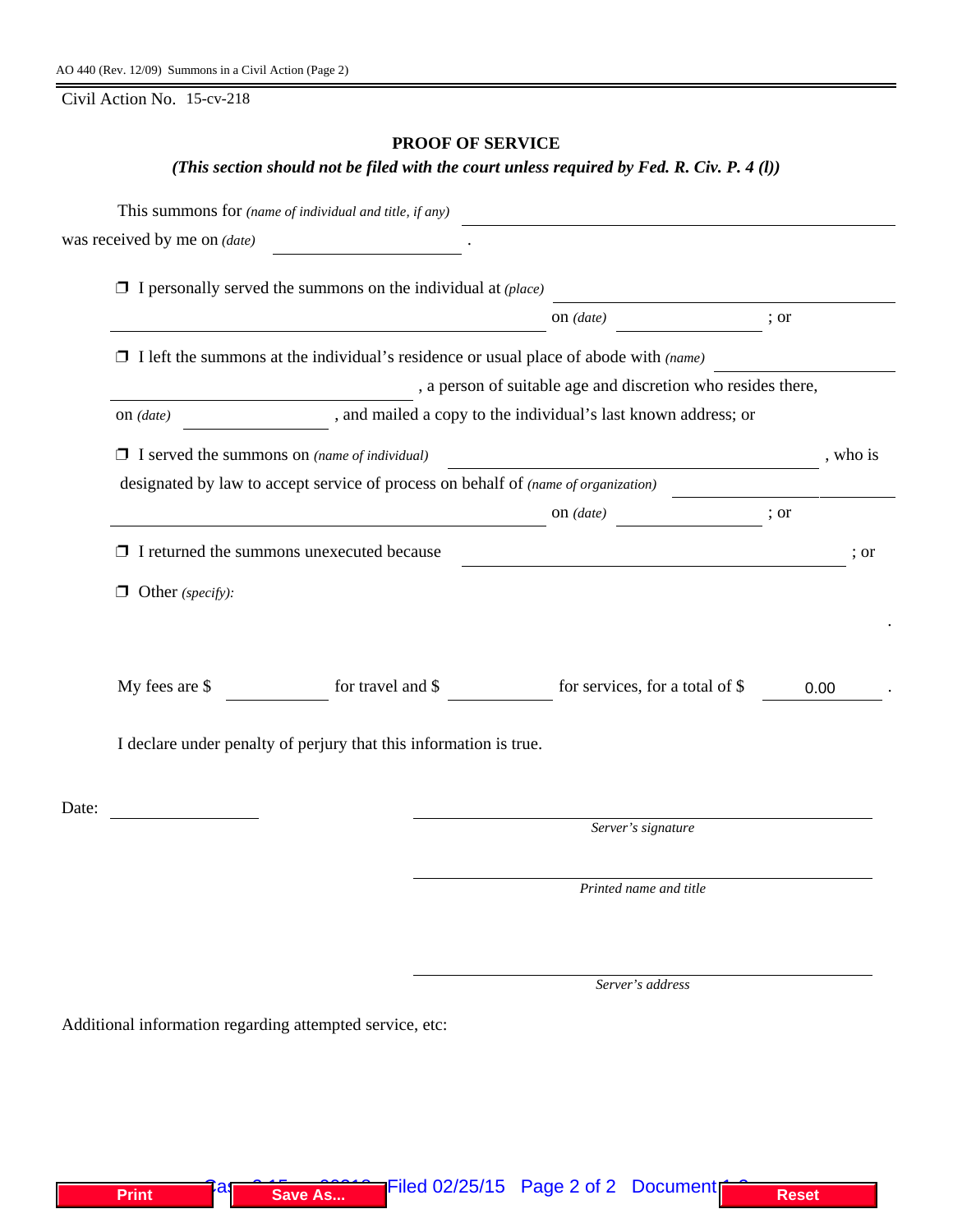# UNITED STATES DISTRICT COURT

for the

Eastern District of Wisconsin

) ) ) ) ) ) )

| CYNTHIA ORAVECZ |  |
|-----------------|--|
| Plaintiff       |  |

v. Civil Action No. 15-cv-218

WALGREEN, CO., et al.

*Defendant*

#### **SUMMONS IN A CIVIL ACTION**

To: *(Defendant's name and address)* TARGET CORPORATION c/o C T CORPORATION SYSTEM 8020 Excelsior Dr., Suite 200 Madison, WI 53717

A lawsuit has been filed against you.

Within 21 days after service of this summons on you (not counting the day you received it) — or 60 days if you are the United States or a United States agency, or an officer or employee of the United States described in Fed. R. Civ. P. 12 (a)(2) or (3) — you must serve on the plaintiff an answer to the attached complaint or a motion under Rule 12 of the Federal Rules of Civil Procedure. The answer or motion must be served on the plaintiff or plaintiff's attorney, whose name and address are:

John D. Blythin Ademi & O'Reilly, LLP 3620 East Layton Avenue Cudahy, WI 53110 (414) 482-8000-Telephone

If you fail to respond, judgment by default will be entered against you for the relief demanded in the complaint. You also must file your answer or motion with the court.

> *CLERK OF COURT* JON W. SANFILIPPO

Date:

*Signature of Clerk or Deputy Clerk*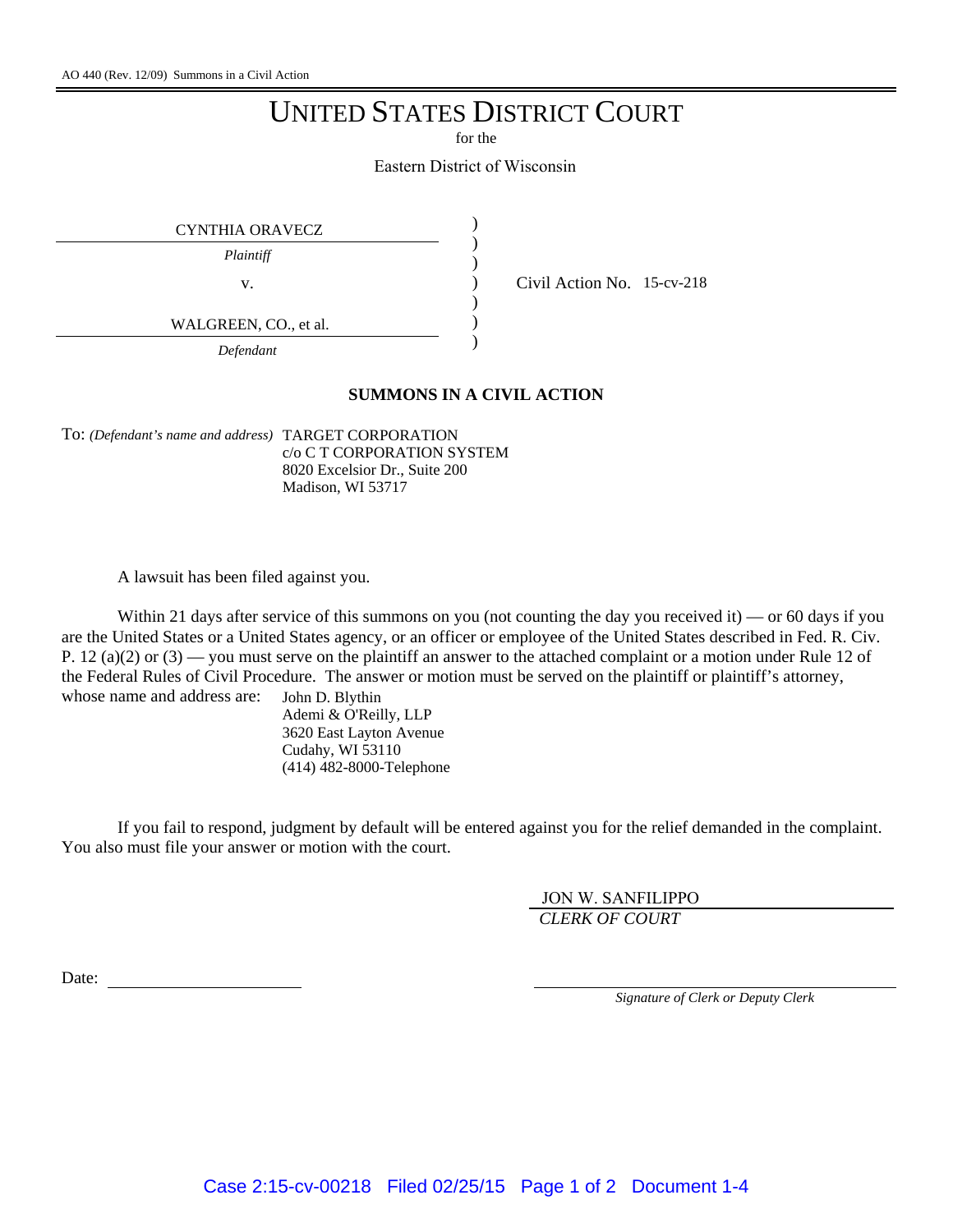Civil Action No. 15-cv-218

#### **PROOF OF SERVICE**

# *(This section should not be filed with the court unless required by Fed. R. Civ. P. 4 (l))*

|       | This summons for (name of individual and title, if any)                                     |                    |  |                                                       |      |          |  |
|-------|---------------------------------------------------------------------------------------------|--------------------|--|-------------------------------------------------------|------|----------|--|
|       | was received by me on (date)                                                                |                    |  |                                                       |      |          |  |
|       | $\Box$ I personally served the summons on the individual at (place)                         |                    |  |                                                       |      |          |  |
|       |                                                                                             |                    |  | on $(date)$                                           | ; or |          |  |
|       | $\Box$ I left the summons at the individual's residence or usual place of abode with (name) |                    |  |                                                       |      |          |  |
|       | , a person of suitable age and discretion who resides there,                                |                    |  |                                                       |      |          |  |
|       | , and mailed a copy to the individual's last known address; or<br>$on$ (date)               |                    |  |                                                       |      |          |  |
|       | $\Box$ I served the summons on (name of individual)                                         |                    |  |                                                       |      | , who is |  |
|       | designated by law to accept service of process on behalf of (name of organization)          |                    |  |                                                       |      |          |  |
|       |                                                                                             |                    |  | on $(data)$<br>$\frac{1}{2}$ or                       |      |          |  |
|       | $\Box$ I returned the summons unexecuted because                                            |                    |  | <u> 1989 - Johann Stein, fransk politik (d. 1989)</u> |      | ; or     |  |
|       | $\Box$ Other (specify):                                                                     |                    |  |                                                       |      |          |  |
|       |                                                                                             |                    |  |                                                       |      |          |  |
|       | My fees are \$                                                                              |                    |  | for travel and $\$ for services, for a total of $\$   |      | 0.00     |  |
|       | I declare under penalty of perjury that this information is true.                           |                    |  |                                                       |      |          |  |
| Date: |                                                                                             |                    |  |                                                       |      |          |  |
|       |                                                                                             | Server's signature |  |                                                       |      |          |  |
|       |                                                                                             |                    |  | Printed name and title                                |      |          |  |
|       |                                                                                             |                    |  | Server's address                                      |      |          |  |
|       |                                                                                             |                    |  |                                                       |      |          |  |

Additional information regarding attempted service, etc: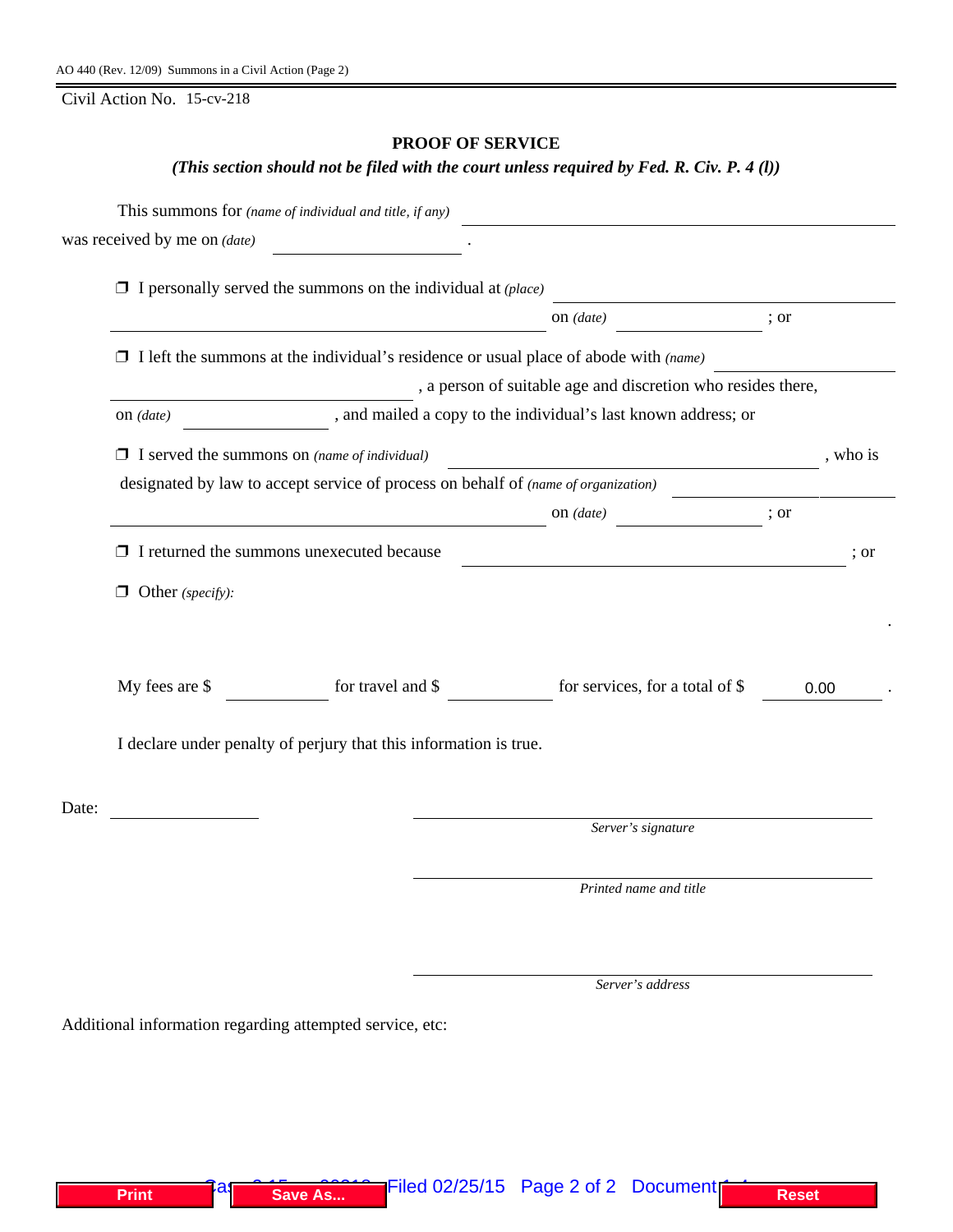# UNITED STATES DISTRICT COURT

for the

Eastern District of Wisconsin

| CYNTHIA ORAVECZ       |                            |  |
|-----------------------|----------------------------|--|
| Plaintiff             |                            |  |
|                       | Civil Action No. 15-cv-218 |  |
|                       |                            |  |
| WALGREEN, CO., et al. |                            |  |

*Defendant*

#### **SUMMONS IN A CIVIL ACTION**

)

To: *(Defendant's name and address)* WAL-MART STORES, INC. c/o C T CORPORATION SYSTEM 8020 Excelsior Dr., Suite 200 Madison, WI 53717

A lawsuit has been filed against you.

Within 21 days after service of this summons on you (not counting the day you received it) — or 60 days if you are the United States or a United States agency, or an officer or employee of the United States described in Fed. R. Civ. P. 12 (a)(2) or  $(3)$  — you must serve on the plaintiff an answer to the attached complaint or a motion under Rule 12 of the Federal Rules of Civil Procedure. The answer or motion must be served on the plaintiff or plaintiff's attorney, whose name and address are:

John D. Blythin Ademi & O'Reilly, LLP 3620 East Layton Avenue Cudahy, WI 53110 (414) 482-8000-Telephone

If you fail to respond, judgment by default will be entered against you for the relief demanded in the complaint. You also must file your answer or motion with the court.

> *CLERK OF COURT* JON W. SANFILIPPO

Date:

*Signature of Clerk or Deputy Clerk*